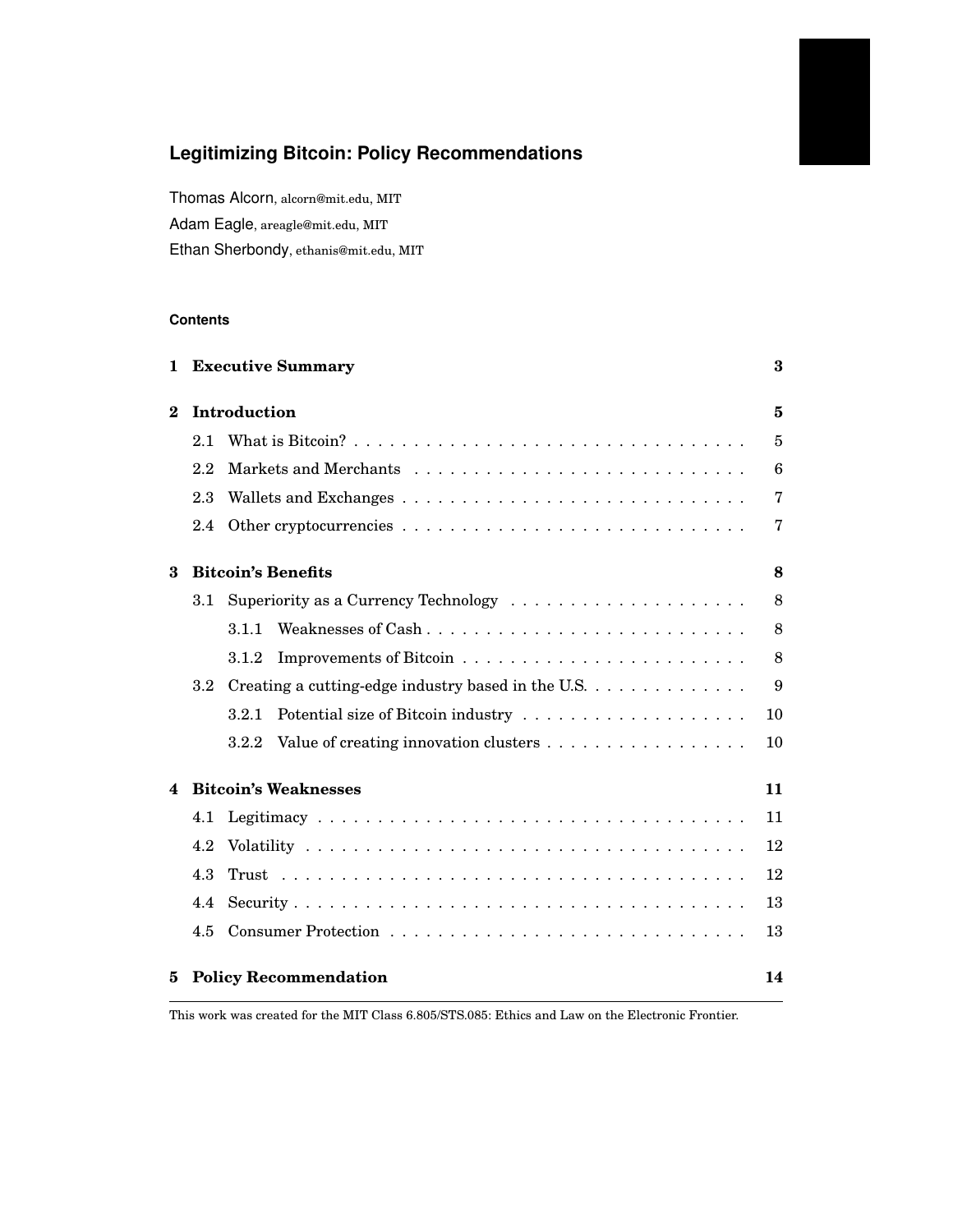|  | 6 Conclusions                                                 |                                              |                                                        |    |  |
|--|---------------------------------------------------------------|----------------------------------------------|--------------------------------------------------------|----|--|
|  |                                                               |                                              |                                                        | 23 |  |
|  |                                                               |                                              |                                                        | 23 |  |
|  |                                                               |                                              |                                                        |    |  |
|  |                                                               |                                              | 5.2.3 Consumer Protection in Online Wallet Services 21 |    |  |
|  |                                                               |                                              | 5.2.2 Streamline the State Licensing Process           | 19 |  |
|  |                                                               |                                              | 5.2.1 Push States to Clarify MSB Licensing Laws        | 19 |  |
|  | 5.2                                                           | Regulate Bitcoin Marketplaces and Businesses | 18                                                     |    |  |
|  |                                                               |                                              |                                                        | 17 |  |
|  |                                                               |                                              |                                                        |    |  |
|  | Recognize Bitcoin and Bitcoin Advocates & Stakeholders<br>5.1 |                                              |                                                        |    |  |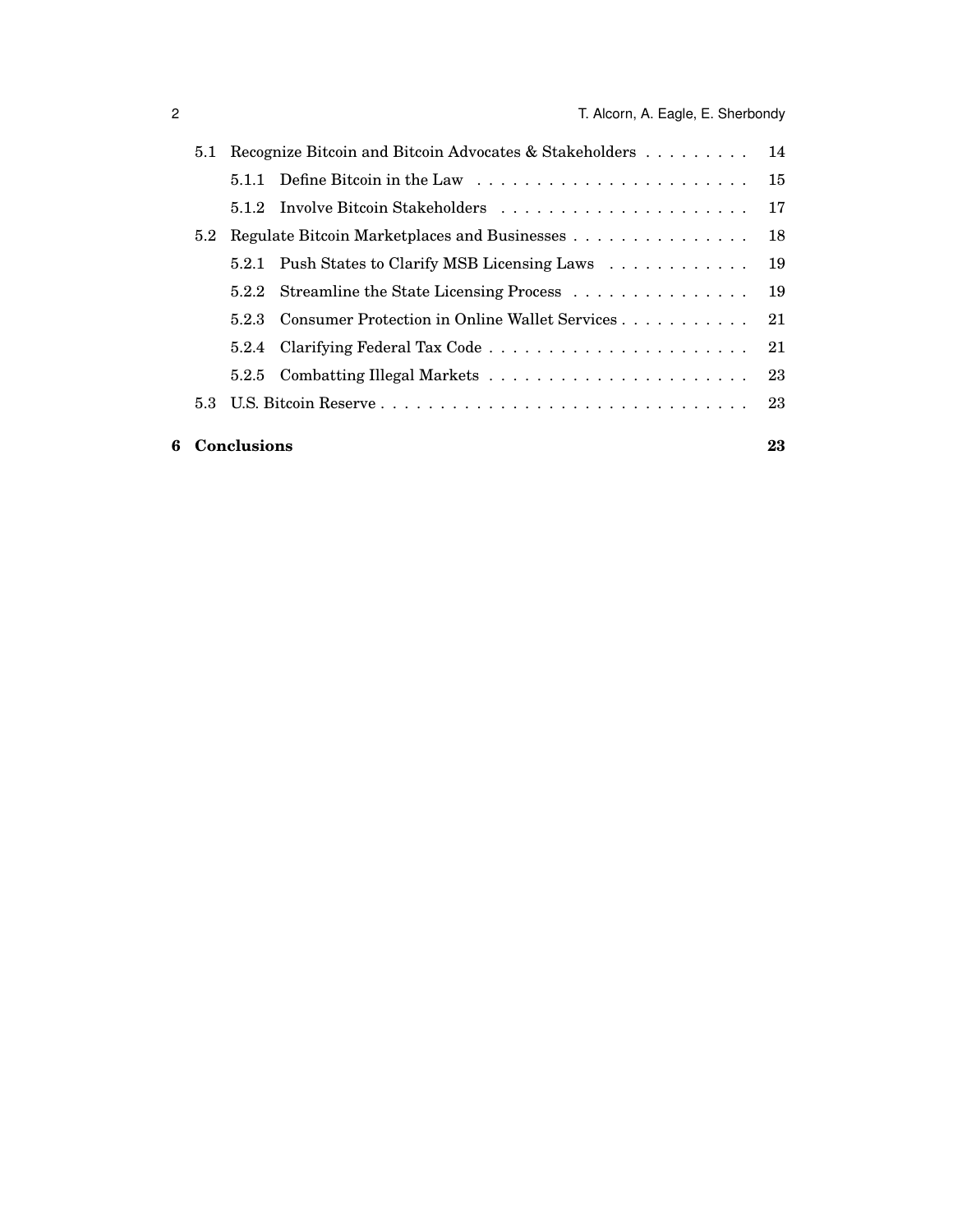## <span id="page-2-0"></span>**1. EXECUTIVE SUMMARY**

"Virtual currencies are not going away. Their emergence has potentially far reaching implications for the federal government and society as a whole." – Senator Tom Carper (D-Del.), November 8 2013 [\[1\]](#page-23-0)

Bitcoin is a newly-developed peer-to-peer virtual currency underpinned by powerful cryptography. Its advantages over fiat currencies like cash include improved transaction security, transparency, and lower transaction costs, while its present shortcomings are mostly due to a lack of government regulation and consumer trust.

Recently, Bitcoin has crashed onto the world stage. In the past year alone, it has been seized during the course of two criminal investigations, declared 'not currency' by FinCEN, declared 'currency' by a U.S. District Court judge, speculatively bubbled and burst, soared to an all-time high only months later, accepted by numerous merchants including major Chinese vendors Baidu and AliBaba, and finally come under the scrutiny of the U.S. Senate Committee on Homeland Security and Governmental Affairs.

Bitcoin represents an innovation in currency technology, with the potential to bring economic benefits to whoever can utilize it the best. However, like any new technology it suffers from uncertainty and a lack of public understanding and trust, a problem that is exacerbated by the slow rate of innovation in methods of storing and transacting money. Nonetheless, users, merchants and governments around the world are competing to develop the infrastructure needed to facilitate and support large, userfriendly economies in Bitcoin.

Therefore, the time is ripe for U.S. lawmakers to recognize Bitcoin as a legitimate means of transacting business, and as an opportunity for bringing competition, efficiency and new growth to several industries, including banks, credit card companies and money transmitters and exchangers. After analyzing the state of Bitcoin, the benefits it may bring and the potential problems that might arise, we present three major policy recommendations for the federal government:

(1) Legitimize Bitcoin by defining it in the law and recognizing Bitcoin stakeholders.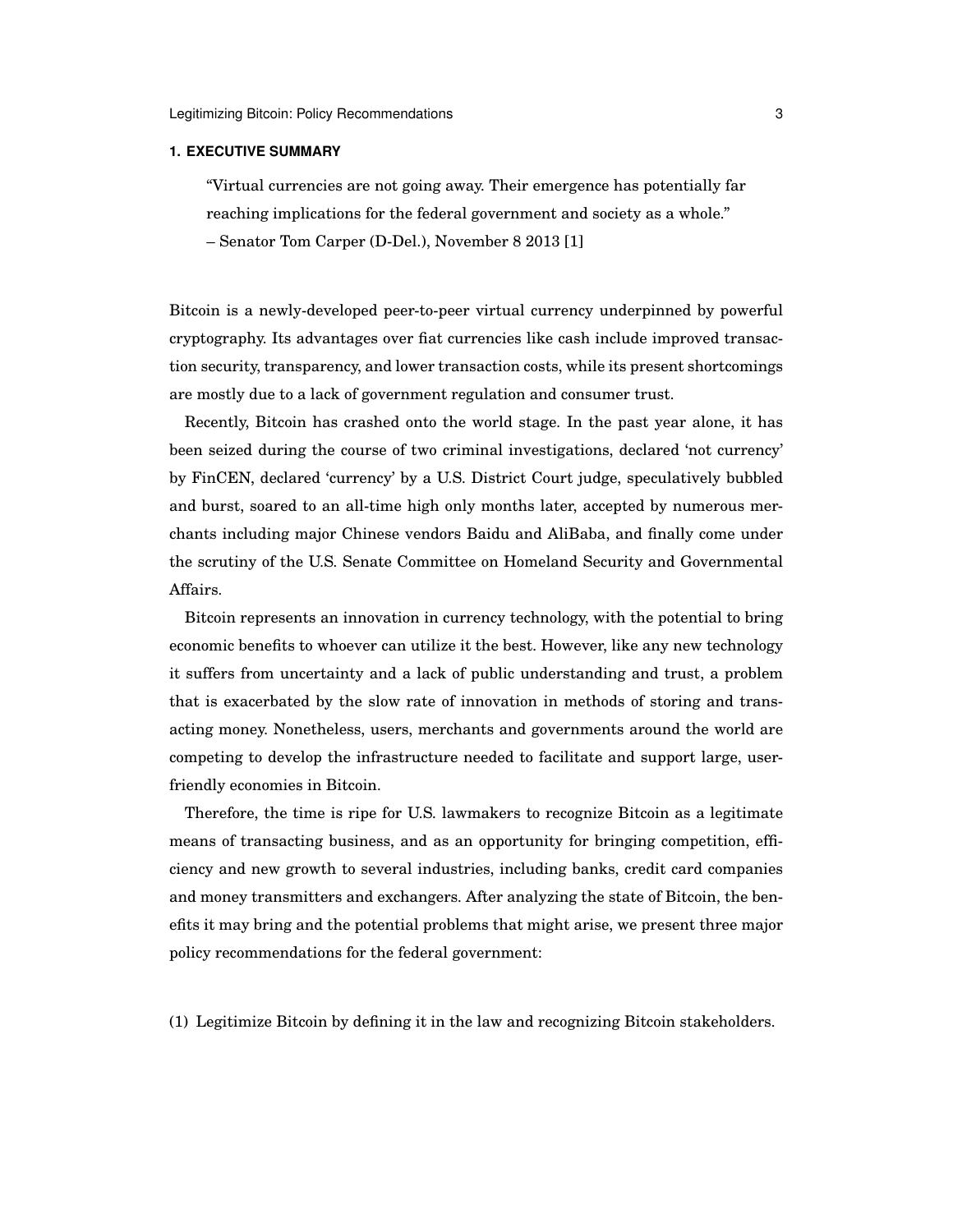- (2) Regulate Bitcoin marketplaces and businesses to protect public and government interests while enabling innovation.
- (3) Maintain a Bitcoin reserve to help stabilize the currency.

We believe these policies will benefit Bitcoin users, many of whom are ordinary lawabiding Americans, and help to promote the development of Bitcoin "innovation clusters" in the United States, similar to the innovation cluster in Silicon Valley that formed during the early days of the Internet. Additionally, we address possible weaknesses of Bitcoin, and conclude that the potential benefits of these policies outweigh the associated risks. Finally, we believe that the arguments and policy recommendations put forward in this paper generalize equally well to any secure and legitimate virtual peer-to-peer cryptocurrency.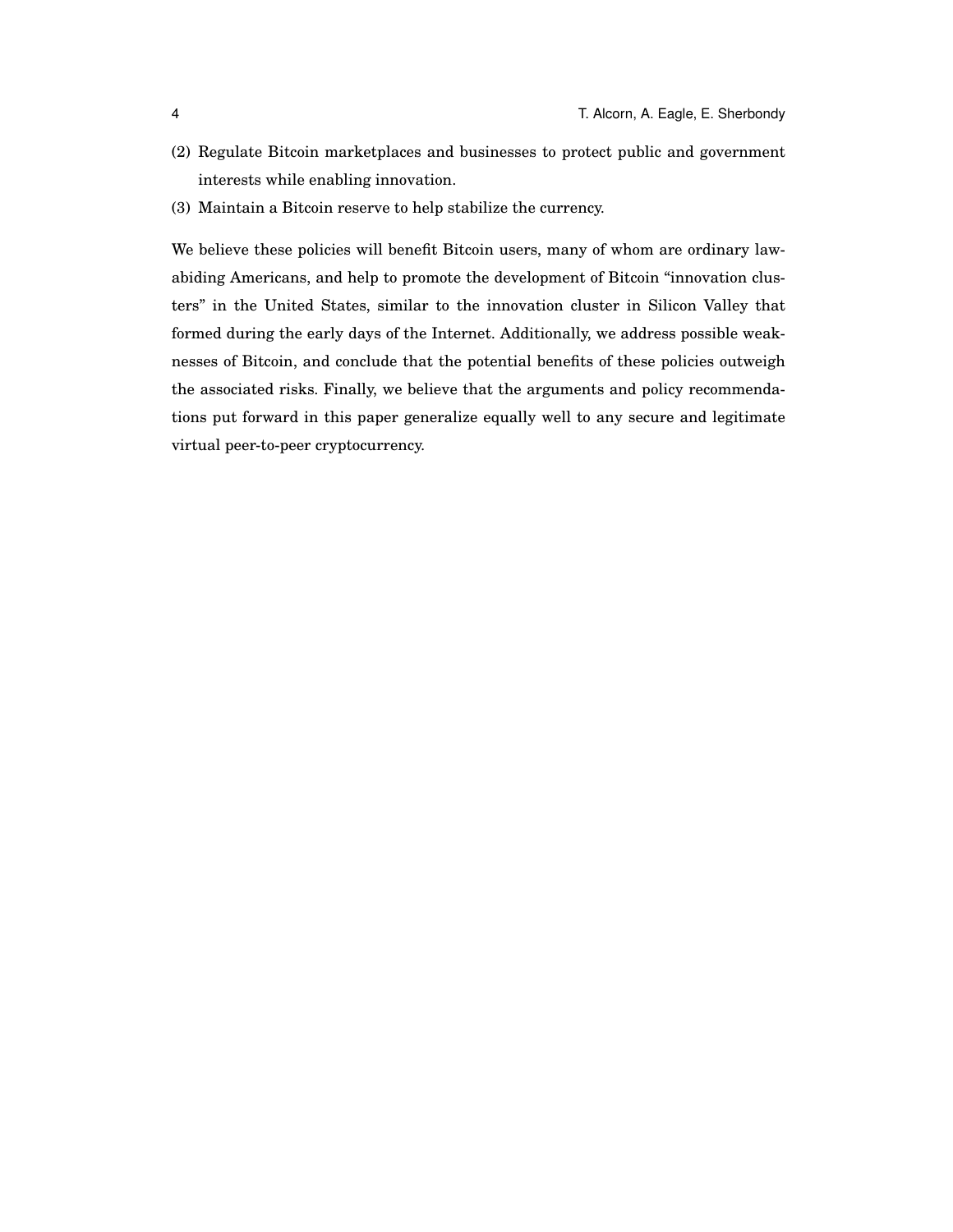## <span id="page-4-0"></span>**2. INTRODUCTION**

#### <span id="page-4-1"></span>**2.1. What is Bitcoin?**

Cryptocurrencies are instant, peer-to-peer, decentralized digital currencies that avoid traditional financial institutions by relying on cryptography for currency generation and transactions. They were first described in 1998 by programmer Wei Dai on the cypherpunks mailing list [\[2\]](#page-23-1). In 2008, a person or group calling themselves "Satoshi Nakamoto" published a white paper describing an implementation of a cryptocurrency called Bitcoin, and created client software known as Bitcoin-Qt [\[3\]](#page-23-2).

"A purely peer-to-peer version of electronic cash would allow online payments to be sent directly from one party to another without going through a financial institution...What is needed is an electronic payment system based on cryptographic proof instead of trust, allowing any two willing parties to transact directly with each other without the need for a trusted third party." [\[3\]](#page-23-2)

The Bitcoin protocol achieves this challenge by sharing a big file called the "ledger" between all Bitcoin users. The ledger records all Bitcoin transactions, and cannot be changed unless more than 50% of the computational power in the Bitcoin network agrees to change it. In this way, users can send Bitcoins to each other as long as they trust that at least 50% of the network is 'honest'.

The currency is now supported by the Bitcoin Foundation, a group of programmers, economists, and enthusiasts who collectively "standardize, protect, and promote" Bitcoin [\[4\]](#page-23-3). Bitcoins are transacted using an open-source cryptographic protocol. Transactions are handled by servers called "miners", who enter new transactions into a ledger called the "blockchain", ensuring that transactions cannot be duplicated, or "doublespent". The protocol relies on a proof-of-work scheme, which ensures that the group controlling the majority of computing power on the network dominates and can write to the public ledger. This means that a dishonest user would have to out-compute every honest user in order to harm the network.

"The system is secure as long as honest nodes collectively control more CPU power than any cooperating group of attacker nodes." [\[3\]](#page-23-2)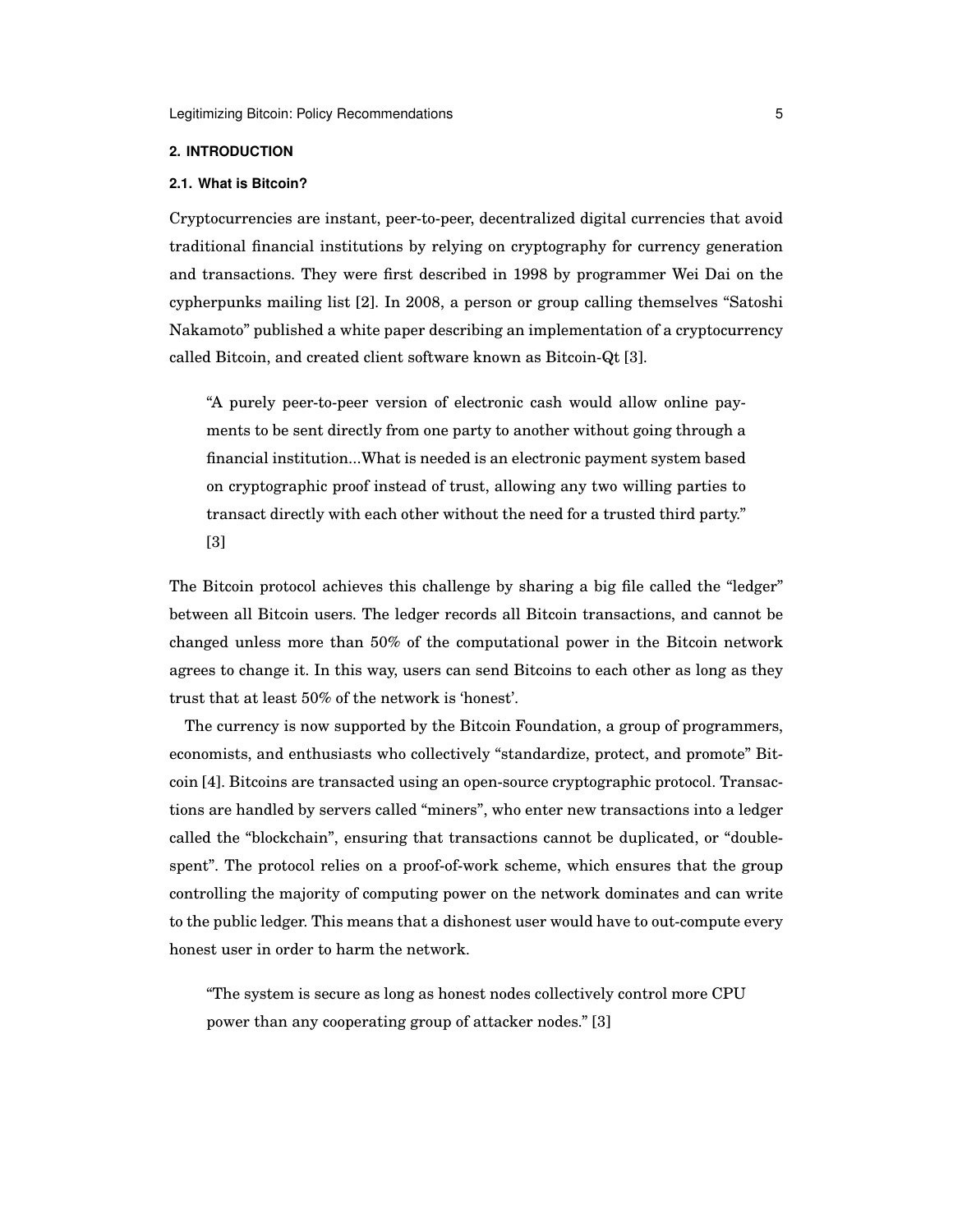Currently, 25 Bitcoins are created, or "mined" whenever a miner processes the first transaction in a block, creating an incentive for miners to support the network. The scheme for Bitcoin creation also ensures that only about 21 million Bitcoins can ever be mined, since each new block becomes exponentially harder to mine. Bitcoin has recently been in the news for its association with online illegal activities, and its increased acceptance among legitimate merchants. The price of a Bitcoin (often abbreviated BTC by markets) ranged anywhere from \$2 to \$980 on Mt. Gox (the most popular USD-to-BTC exchange) before December 2013, and remains volatile [\[5\]](#page-23-4).

## <span id="page-5-0"></span>**2.2. Markets and Merchants**

A growing number of merchants and early-adopters are starting to accept Bitcoins, attracted both by the novelty of the technology and the prospect of reducing the transaction costs of sales. Startups like BitPay have responded to this growing desire by creating simple platforms designed to allow any online merchant to accept Bitcoin payments alongside credit cards, Paypal, and other digital currencies and payment systems - giving Bitcoin a legitimate use as a currency around the world. A recent Fast Company article noted that BitPay, a "PayPal-like electronic payment processing system for Bitcoin", has "compiled a directory with more than 12,000 businesses and charities that accept Bitcoin using its service" [\[6\]](#page-23-5).

These startups are playing a central role in shaping the future of Bitcoin by facilitating legitimate uses of the currency both online and offline. As more and more merchants accept Bitcoin and realize its benefits over traditional transactions, it gains validity as a currency, but without user-friendly marketplaces like BitPay, Bitcoin behaves effectively like a traded commodity.

As a currency not tied to any company or government, Bitcoin became a popular method of payment on several online black markets, most notably Silk Road. Like any currency, Bitcoin may be useful in black markets and for other illegitimate purposes, but it is apparent that black market transactions make up only a small portion of Bitcoin trade [\[7\]](#page-23-6).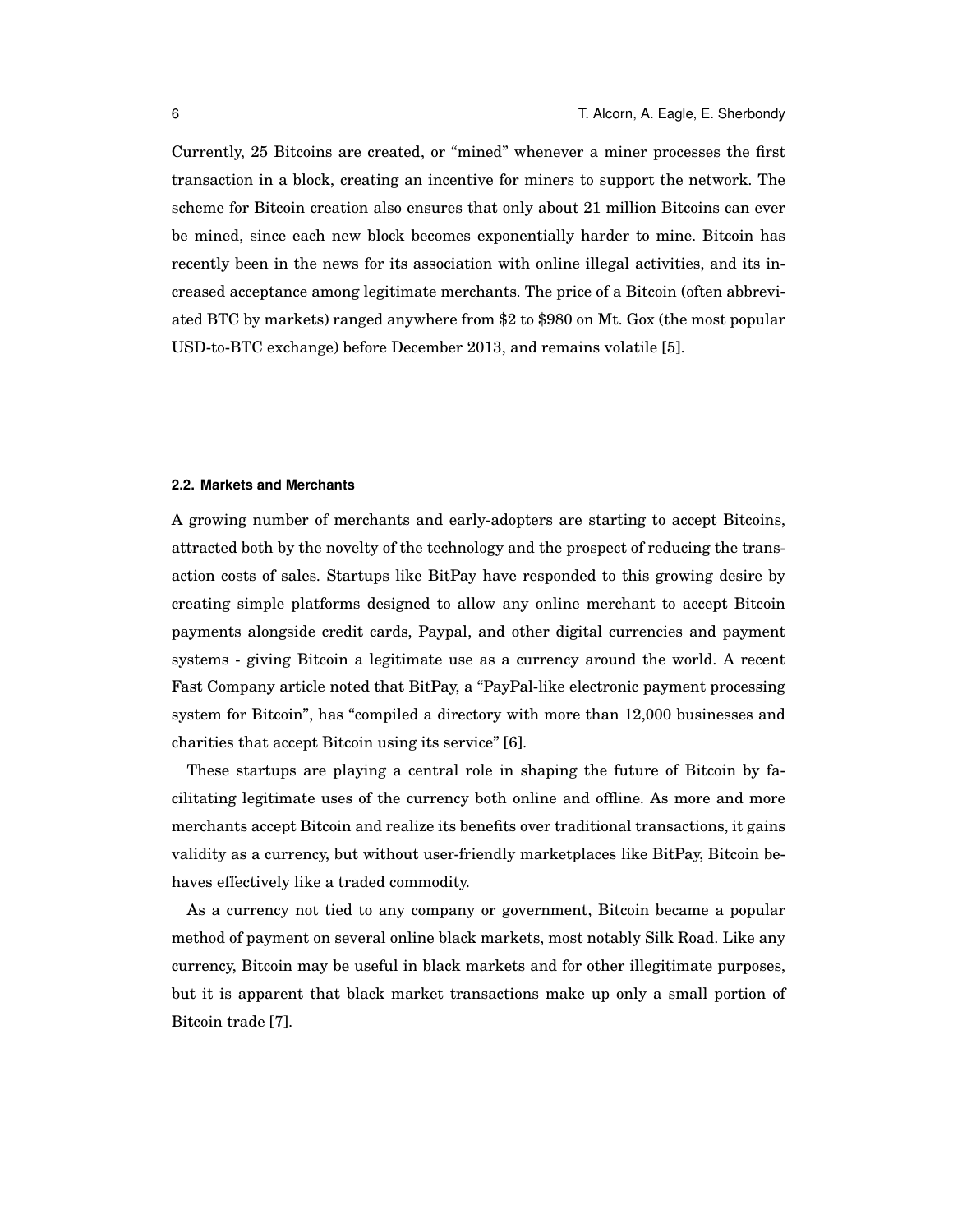"When the Silk Road was taken down on October 1st, the FBI seized nearly 30,000 bitcoins...In fact, the 174,000 or so bitcoins that the FBI controls now account for about 1.5% of all bitcoins in circulation." [\[8\]](#page-23-7)

In comparison, economics researchers in the U.S. have estimated that the U.S. black market or underground economy constituted around \$1.5 trillion, or approximately 10% of the U.S. GDP in 2011 [\[9\]](#page-23-8).

On November 5th, a website called "Silk Road 2.0" launched as a replacement and near-clone of the original Silk Road site, and other Bitcoin-based black markets continue to exist. At the same time, Coinbase, BitPay, Bitpagos, and tens of other startups continue to build innovative merchant and customer platforms using Bitcoin.

# <span id="page-6-0"></span>**2.3. Wallets and Exchanges**

Bitcoin is held in a digital wallet, managed either using downloaded software called a client or on a third-party website such as Coinbase, BIPS, Coinfloor, or Blockchain. These international startups facilitate a huge portion of transactions and exchanges, and therefore act as online "banks" in the Bitcoin world. These startups are innovating the ways people buy, sell, and trade Bitcoins online by securing Bitcoin wallets both in hardware, such as using protected offline severs, and in software, using advanced encryption techniques [\[10\]](#page-23-9).

Online exchanges are an extremely popular means of buying and selling BTC - the top four exchanges alone transacted over five million Bitcoins in the month of November. These large exchanges, most of which are based outside the United States, have helped Bitcoin surpass Paypal in average daily transaction volume [\[5\]](#page-23-4) [\[11\]](#page-23-10).

## <span id="page-6-1"></span>**2.4. Other cryptocurrencies**

Alternative protocols like Litecoin, Namecoin and PPCoin are major cryptocurrency competitors to Bitcoin, although Bitcoin is by far the most popular and valuable. Nonetheless, these cryptocurrencies are remarkably similar: they all rely on a shared transaction ledger, a mining process which helps to maintain the ledger, and a peerto-peer transaction protocol based on wallets and secure keys. There are minor distinctions between them, but they mostly concern mundane details about the mining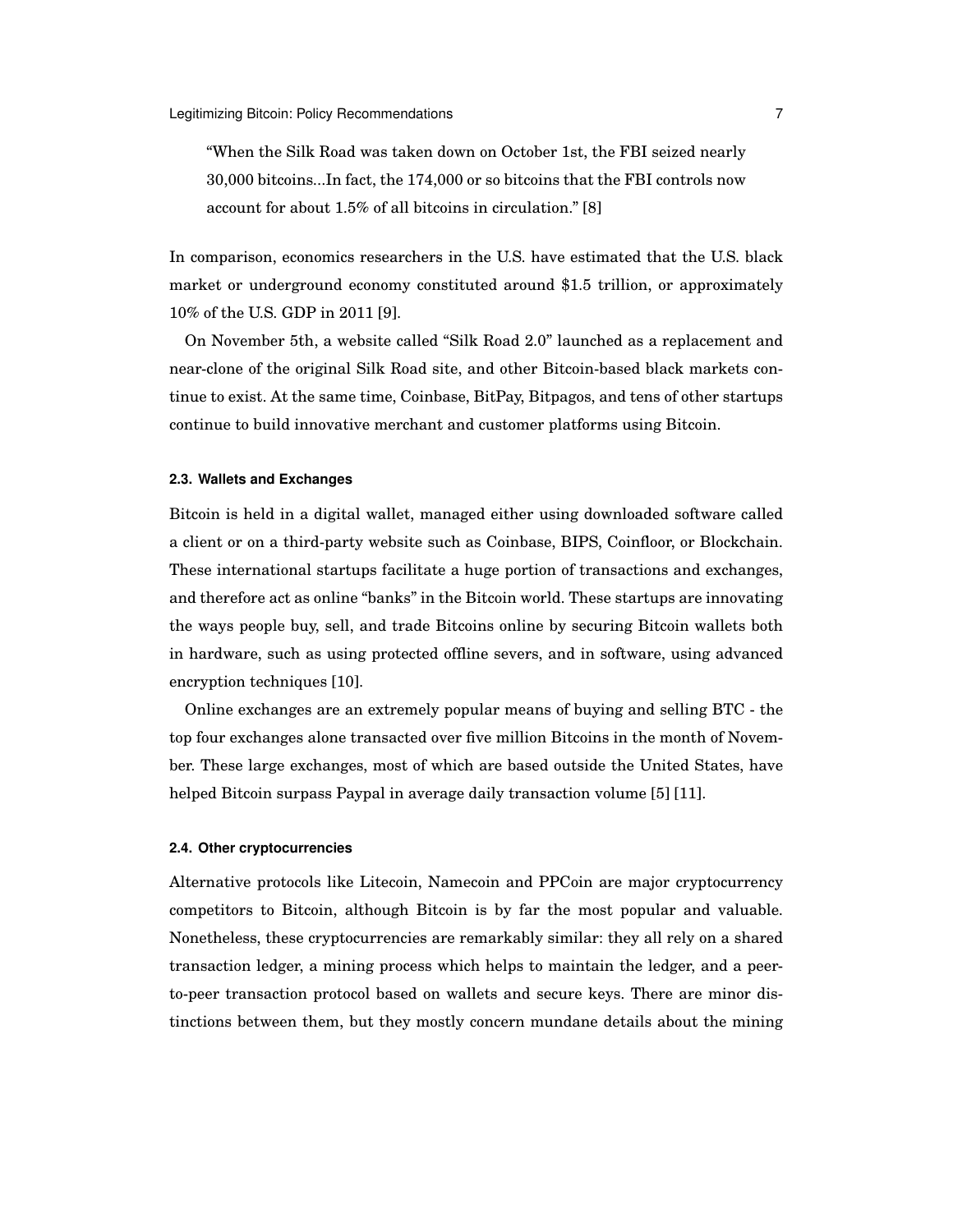process, such as the frequency at which blocks can be mined, the difficulty and reward for each block or the type of hashing algorithm. These are not big technological differences: the difference between Bitcoin and any of its major competitors is comparable to the difference between a Ferrari and a Lamborghini.

Given that Bitcoin and other competing cryptocurrencies are so comparable, we strongly believe that the Bitcoin analyses and policy guidelines presented in this paper apply equally well to any secure and legitimate decentralized cryptocurrency. The range of policy options presented in Section [5](#page-13-0) should help to nurture all of the alternatives in the growing cryptocurrency industry, amplifying their benefits while curbing their drawbacks.

#### <span id="page-7-0"></span>**3. BITCOIN'S BENEFITS**

#### <span id="page-7-1"></span>**3.1. Superiority as a Currency Technology**

Cash, a fiat currency, is the dominant medium of payment, but it has several weaknesses which hinder the free exchange of money for goods and services.

<span id="page-7-2"></span>*3.1.1. Weaknesses of Cash.* Firstly, large cash transactions are inefficient because they must often be facilitated by a trustworthy middleman such as a bank or money transfer service, creating large administrative overhead costs. Secondly, although electronic cash transactions such as credit and debit card payments make using cash more convenient, they still require a middleman facilitator who may charge fees. This hurts small businesses, who must choose between losing to 2-5% of revenue in card processing fees or inconveniencing and even losing customers by forcing them to pay with physical cash [\[12\]](#page-23-11). Thirdly, despite the best efforts of currency designers and manufacturers, physical cash can still be forged, forcing payees to spend time checking the authenticity of bills received. Finally, cash is anonymous and transactions are not recorded, allowing black markets to form and criminals to transact illegal business with relative ease.

Bitcoin fixes or improves upon all of these problems, increasing overall liquidity and ensuring that transactions are free, transparent and neutral.

<span id="page-7-3"></span>*3.1.2. Improvements of Bitcoin.* As a peer-to-peer currency in which payments are made by propagating an updated transaction ledger throughout the network, Bitcoin re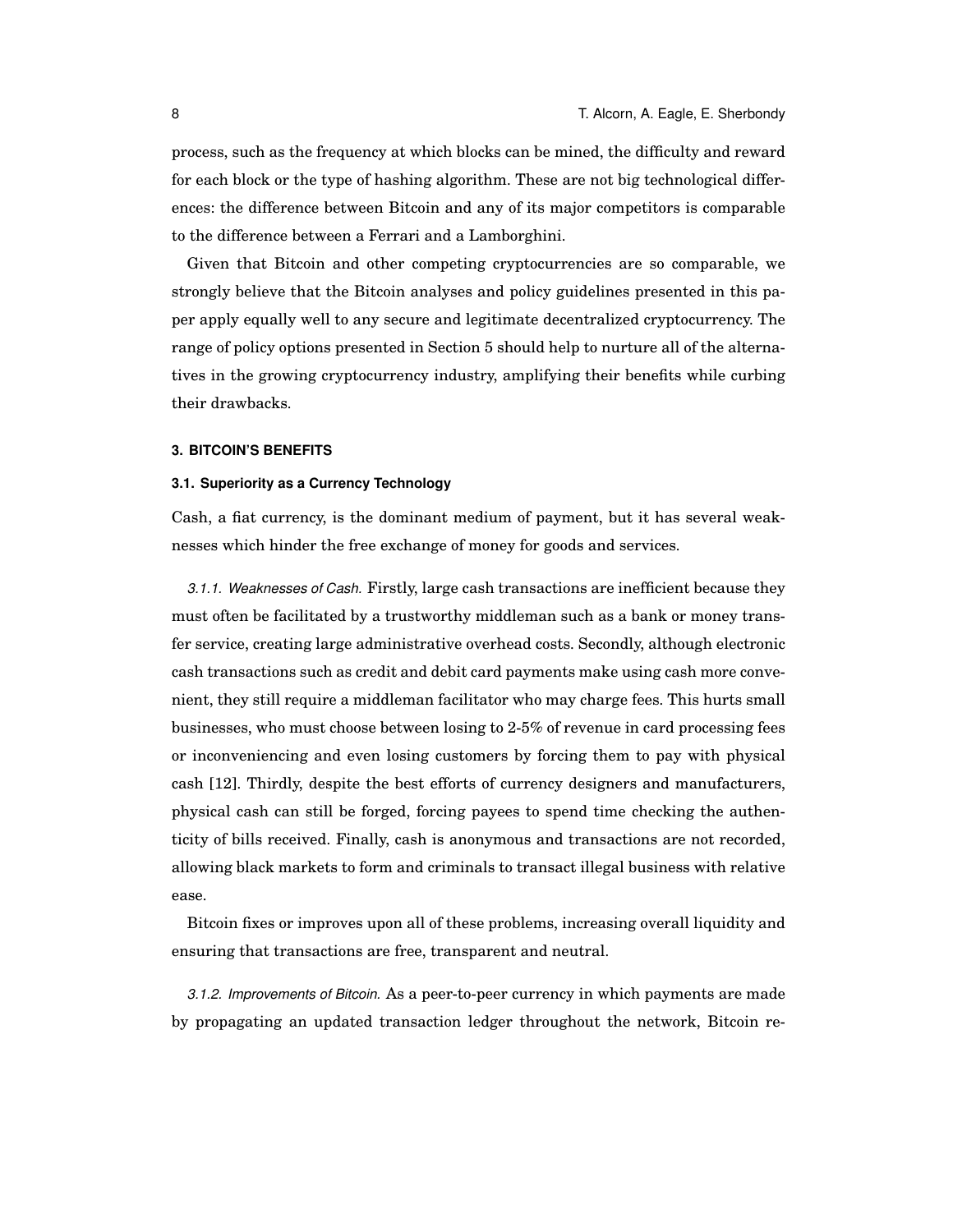moves the need for a large, centralized third party to facilitate and verify transactions, eliminating the bulk of transaction costs. Currently, banks and money service businesses (MSBs), like Visa or MasterCard, charge merchants between 2-5% of sales in transaction processing fees. Conversely, Bitcoin payment facilitators like Coinbase charge no transaction fees, and instead make money by charging a 1% exchange fee when users buy or sell Bitcoin in U.S. dollars [\[13\]](#page-23-12) [\[12\]](#page-23-11). Lower transaction costs improve market liquidity (roughly speaking, a measure of how easy it is to buy and sell something), increasing the value of all assets and providing broad economic benefits, and so Bitcoin represents a significant improve in this regard.

Bitcoins are created and verified using a cryptographic proof-of-work scheme, making them orders of magnitude harder to forge than other forms of currency. Additionally, all payments are final and irreversible, preventing fraudulent transactions. If Bitcoin's security were to be compromised, changing the cryptographic scheme would be difficult, but not impossible. Compared to cash, switching protocols is much faster and less expensive than having to change the dollar [\[14\]](#page-23-13). All Bitcoin transactions are public and recorded in the ledger, making it easier to detect patterns of payments that may indicate criminal activity and therefore more difficult to use as a medium for transacting illegal business than cash. Additionally, Bitcoin benefits from "network effects": the usefulness and value of Bitcoin as a currency increases as the Bitcoin network grows. The more Bitcoin users and miners there are, the harder it is to defraud the Bitcoin user network by creating a false ledger; the more valuable Bitcoin becomes due to limited supply; and the more scrutiny and attention will be given to creating good Bitcoin software and regulation.

# <span id="page-8-0"></span>**3.2. Creating a cutting-edge industry based in the U.S.**

By taking an active role in the growth of Bitcoin, the U.S. can secure its position as the home of Bitcoin, similar to Silicon Valley's status in high-tech and software. Bitcoin technologies are brand new and currently developing, so legitimizing the currency will promote innovation in the industry and catalyse the creation of new financial instruments and services based on the currency. This will, in turn, create new jobs and spur the development of expert and knowledge based in the U.S., a commodity that the U.S. can then export to other countries as they develop their own Bitcoin industries.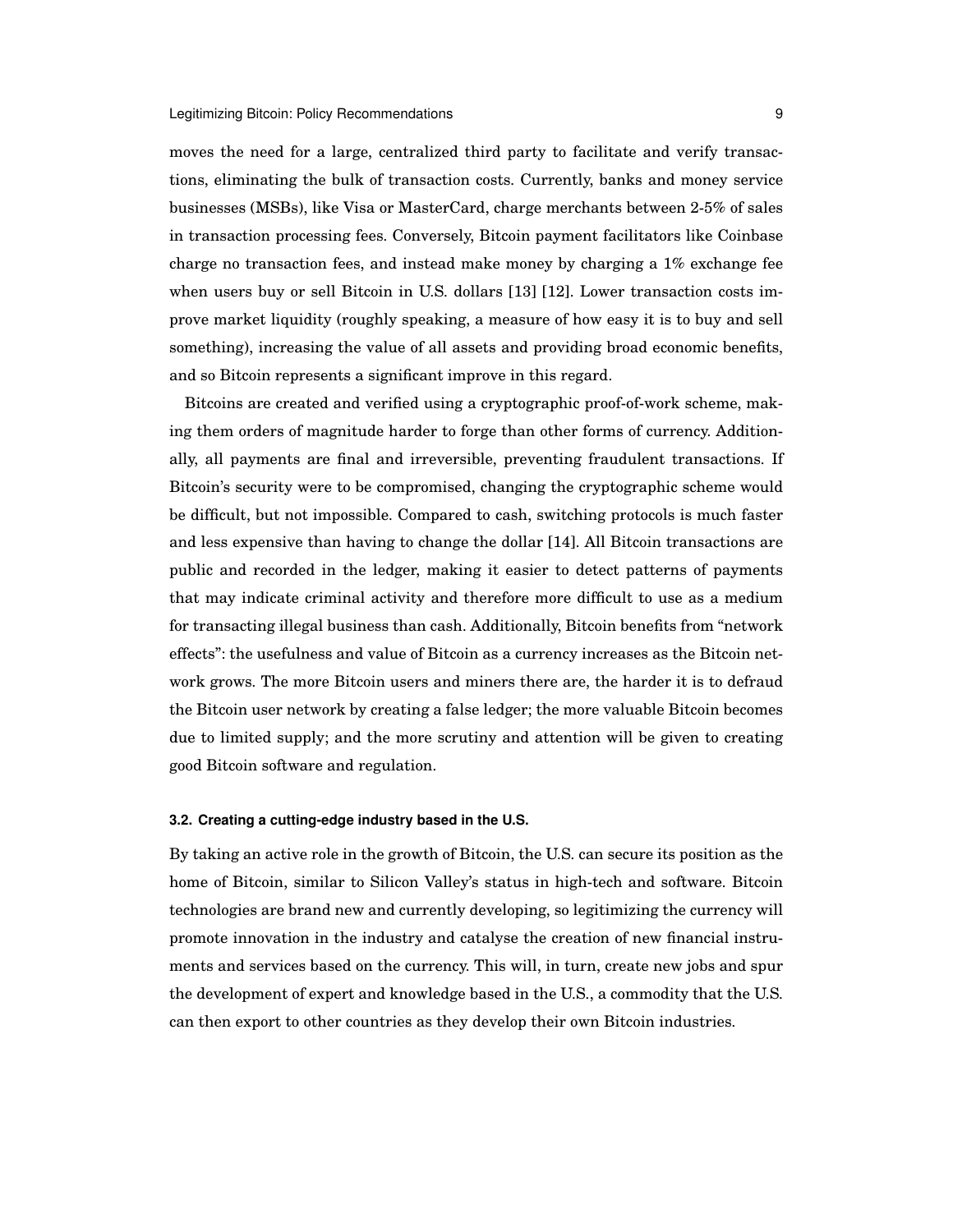<span id="page-9-0"></span>*3.2.1. Potential size of Bitcoin industry.* Each year, \$2.6 trillion is transacted using credit and debit cards in the U.S., and \$6 trillion is transacted worldwide [\[15\]](#page-23-14). Credit & debit cards are accepted by a huge range of vendors, both on physical premises and online, and typically charge 2-5% of sales. Companies facilitating easy-to-use, virtually-free Bitcoin transactions could charge as little as 1% in transaction fees and out-compete the large credit card companies. A multi-trillion dollar industry is at stake: the U.S. cannot afford to miss out [\[12\]](#page-23-11).

<span id="page-9-1"></span>*3.2.2. Value of creating innovation clusters.* An innovation cluster is a physical region in which multiple firms or other agents are actively involved in similar 'cutting-edge' activities, with a dense network of business and social relationships between them that promotes the transfer of knowledge, ideas and expert between competing parties, leading to drastically higher rates of innovation when compared with firms outside of clusters [\[16\]](#page-23-15). Well-known examples of innovation clusters are Silicon Valley for semiconductor and computing technology, Boston for biotechnology and Hollywood for the film industry.

It is clear that innovation clusters promote economic growth in the geographical region they inhabit, benefitting both the regional and national economy. Digital currency technology is a new and burgeoning field in which Bitcoin is a prominent early example, but new currency innovations are certain to take place in the future. Therefore, the U.S. has an opportunity to catalyse the development of an innovation cluster for currency technology by taking steps to create the right conditions for such a cluster to emerge, such as recognising and legitimising Bitcoin.

Already, Chinese companies are promoting the development of Bitcoin and other currency technologies as a means of achieving independence from using the U.S. dollar as their de-facto transaction currency (see Baidu, Alibaba, BTC China). The U.S. runs a serious risk of falling behind and allowing the pre-eminent world currency innovation cluster to develop somewhere else.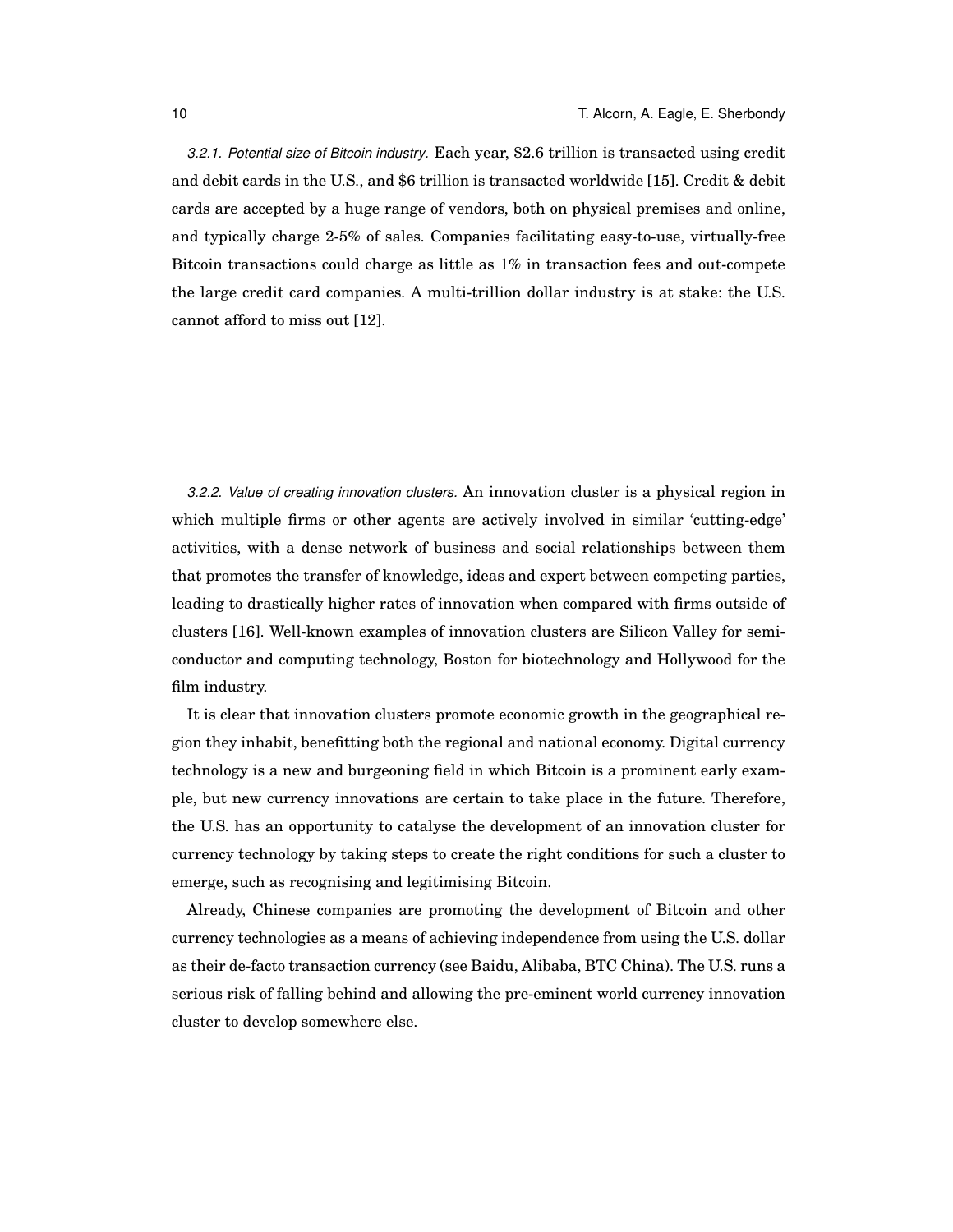## <span id="page-10-0"></span>**4. BITCOIN'S WEAKNESSES**

## <span id="page-10-1"></span>**4.1. Legitimacy**

For a currency to be considered legitimate, there needs to be a perception that it is commonly used by law-abiding parties to transact regular business, and that the government shows an interest in facilitating this business. Unfortunately, Bitcoin has a history of associations with illegal activities, such as black markets and money laundering. In the aftermath of the recent shutdown of Silk Road, many Internet users and investors were introduced to Bitcoin as a criminal's currency. Sen. Schumer (D-NY) and Sen. Manchin (D-WV) have "expressed concerns about the underground website 'Silk Road' and the use of Bitcoins to make purchases there" in a letter to Attorney General Eric Holder and Drug Enforcement Administration head Michele Leonhart. [\[17\]](#page-23-16)

On the other hand, during the Bitcoin Senate hearing on November 18, 2013, Mythili Raman of the Justice Department expressed similar concerns, but noted that while "[w]e are attuned to the criminal use... there are many legitimate uses. These virtual currencies are not in and of themselves illegal." [\[18\]](#page-24-0)

The U.S. government, and in particular the Financial Crimes Enforcement Network of the Department of Treasury (FinCEN), does not recognize Bitcoin as anything more than a "virtual currency," which FinCEN defines as distinct from a "real" currency. The laws surrounding such a currency are unclear and not fully compatible with Bitcoin. Additionally, FinCEN's position on Bitcoin is unclear because of ambiguities and apparent contradictions in how its guidelines apply to Bitcoin users. In particular, FinCEN claims that administrators and managers of Bitcoin are Money Service Businesses (MSB)s, but these roles are not well-defined in the Bitcoin market.

"A user of virtual currency is not an MSB under FinCEN's regulations and therefore is not subject to MSB registration, reporting, and recordkeeping regulations. However, an administrator or exchanger is an MSB under Fin-CEN's regulations, specifically, a money transmitter, unless a limitation to or exemption from the definition applies to the person. An administrator or exchanger is not a provider or seller of prepaid access, or a dealer in foreign exchange, under FinCEN's regulations." [\[19\]](#page-24-1)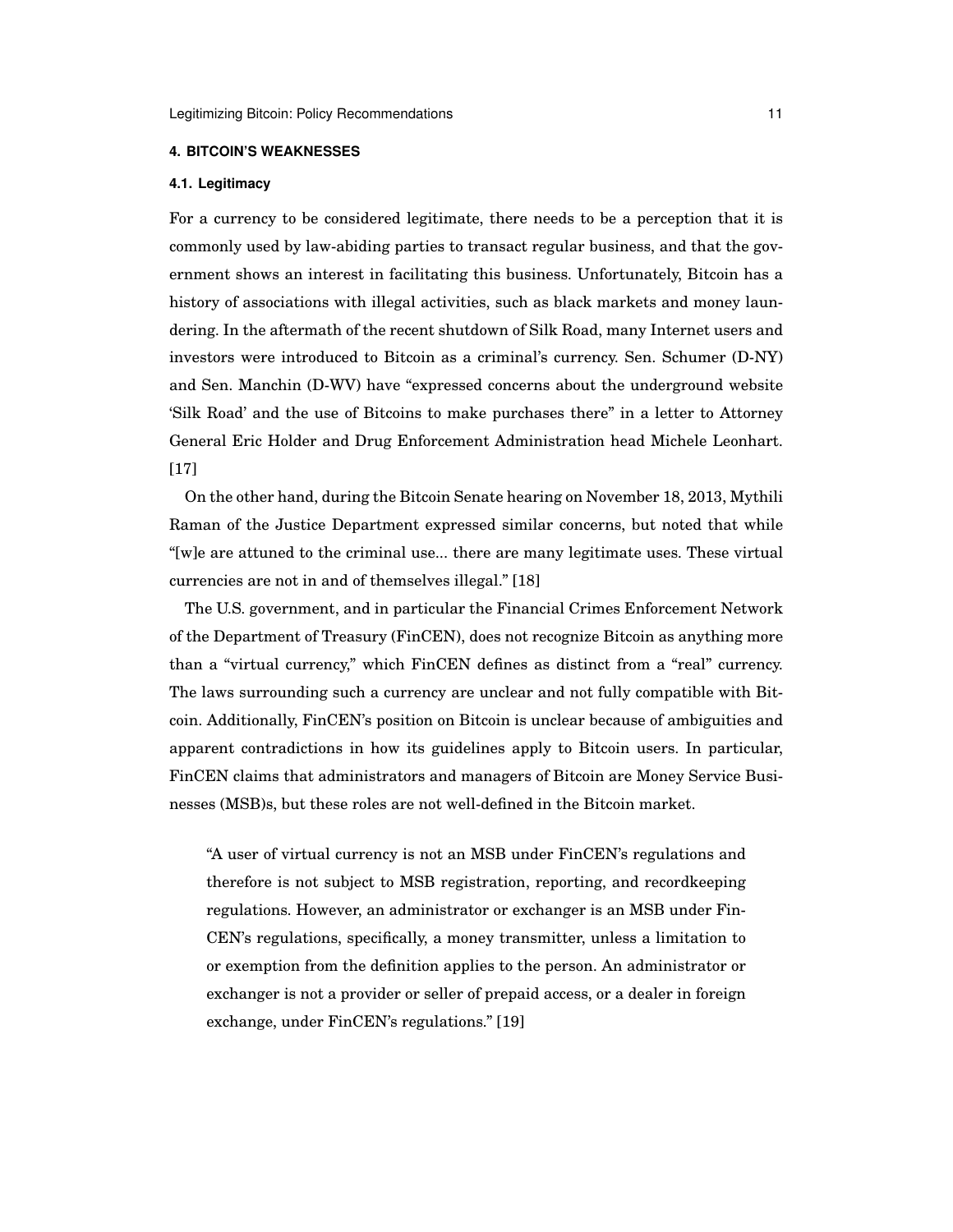Opponents use the fact that the government has not made a significant ruling on Bitcoin to argue that the currency cannot be trusted, and could even become illegal in the near future. This lack of clear regulation also means that many Bitcoin startups exist in a legal gray area under federal law. This makes investing in Bitcoin startups even more risky, and may slow the growth of the Bitcoin industry [\[20\]](#page-24-2).

# <span id="page-11-0"></span>**4.2. Volatility**

The price of Bitcoin fluctuates dramatically and depends substantially on public sentiment. These large upswings and downswings have caused many economists to question the viability of such a digital currency.

Currently, no government is backing up the currency. Users of fiat money trust the stability of the authorising country, not the currency itself, so Bitcoin's decentralized nature means that it faces price volatility with no stabilising institutions in place. The risks of owning and trading Bitcoins raise barriers to mass adoption.

# <span id="page-11-1"></span>**4.3. Trust**

While the issues of volatility and lack of legitimacy certainly undermine public trust in Bitcoin, the fact that Bitcoin is a new and emerging technology based on complex, unfamiliar cryptographic protocols and Internet tools raises a barrier to its mass adoption. To invest in Bitcoin, users must place significant faith in the currency's cryptographic security and the reliability of the Bitcoin network. In addition to trusting the Bitcoin protocol, the user must trust any third-parties involved, such as exchanges or wallet services (which is, ironically, one of the problems that Bitcoin was created to solve). Lawrence Kerner notes that Americans are slow to accept changes to the way they transact money, especially if those transactions are electronic and anonymous.

"Forty-four days after Neil Armstrong and crew landed on the moon, the first U.S. ATM machine went live. People easily and gladly accepted the concept that humans had travelled to another celestial body. However it took many years before it became common practice to do your banking from a machine on a street corner. In those early ATM days it was difficult to build trust around anonymous consumer electronic transactions." [\[21\]](#page-24-3)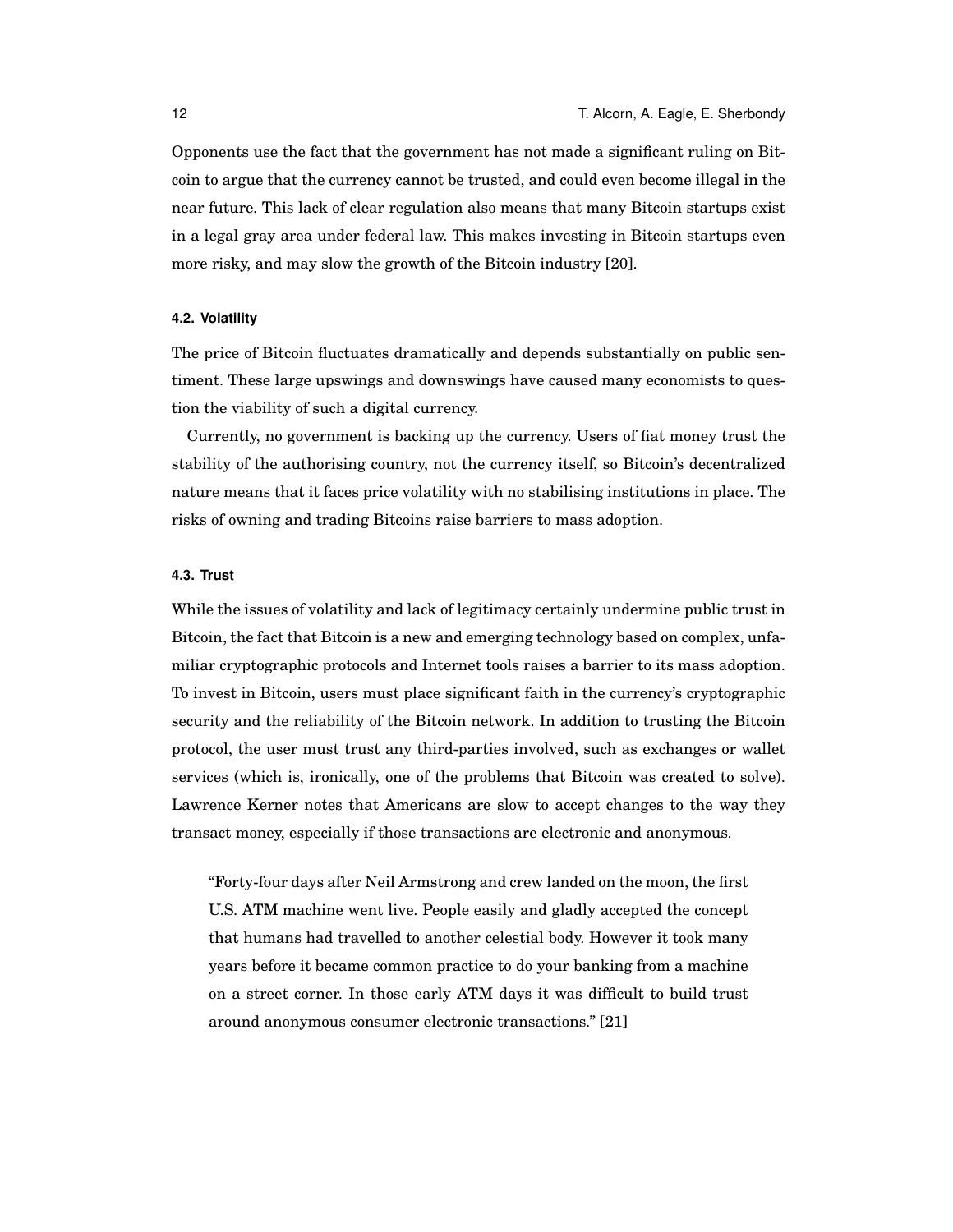ATMs, credit cards, Paypal, and other successful transaction technology innovations were once uncertain, progressive electronic methods to move money, and now they are universally trusted digital protocols. Assuming that the cryptographic protocols underpinning Bitcoin are secure, there is no reason why Bitcoin cannot succeed in the same way. Therefore, the central obstacle to Bitcoin's widespread adoption is one of user trust.

## <span id="page-12-0"></span>**4.4. Security**

Security experts have compared Bitcoin security to the security of real cash. The U.S. government works hard to prevent fraud, forgery, and scams, but can't do much about a stolen wallet on a busy street. Bitcoin security has the same problems. Cryptographic protocols prevent fraudulent transactions, but a Bitcoin wallet or exchange can be hacked independently of the protocol. Dan Kaminsky, a computer security researcher, personally attempted to hack the Bitcoin protocol and failed.

"The system and framework itself is preternaturally sound. But it too is built on the foundation of buggy technologies we call the internet, and so Bitcoin must experience failures from the code around it." [\[22\]](#page-24-4)

Bitcoin is an inherently safe protocol, but the Internet is an inherently unsafe place. If robust security standards are applied to the Bitcoin wallets, exchanges, and marketplaces, Bitcoin could become the fastest and safest way to transact money online. Unfortunately, Bitcoin exchange, bank, and marketplace technology is still in its infancy, and security is subpar. Dozens of Bitcoin-related sites have been hacked, and tens of thousands of Bitcoins have been seized or stolen from sites and services, such as *input.io*, *Bitcoinica*, and *Bitfloor*.

## <span id="page-12-1"></span>**4.5. Consumer Protection**

The U.S. government maintains an interest in protecting consumers in all marketplaces. Even if Bitcoin were recognized and legitimized by the government, Bitcoin's decentralized and irreversible nature presents unique challenges to consumer protection. Nathaniel Popper of the New York Times notes in August 2013 that, until recently, the government's efforts at effective oversight have been minimal: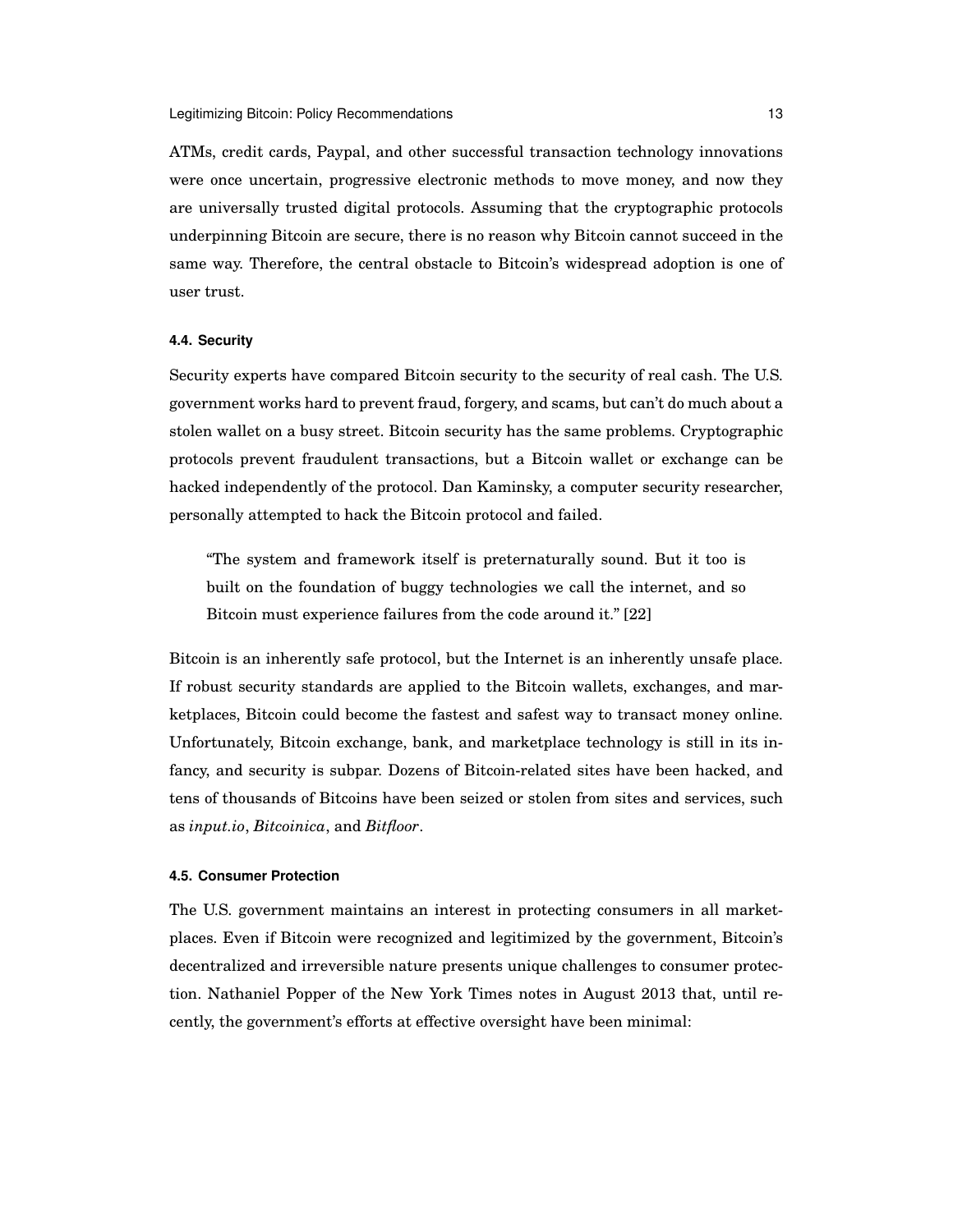"Previously, there have been isolated efforts to crack down on those who took advantage of virtual currencies. But the two investigations made public this week appear to be the most wide-ranging government efforts to exert more coordinated control over what has been a largely faceless and borderless phenomenon." [\[23\]](#page-24-5)

As many of the Bitcoin institutions are startups, they have a much higher risk of abruptly shutting down or being hacked. A sudden shutdown could mean losing thousands of wallets and Bitcoins. Similarly, if a government were to seize Bitcoins from a marketplace, there is no assurance that property will be returned. Theft is also a huge risk, as evidenced by the numerous exchange robberies occuring in late 2013, resulting in the loss of millions of dollars worth of Bitcoins [\[24\]](#page-24-6).

However, all Bitcoin transaction are recorded, so some levels of oversight are possible. As Andrea Castillo of The Hill points out

"Bitcoin is not actually anonymous, but pseudonymous. Each Bitcoin transaction is verified and recorded in a public ledger by all computers running the Bitcoin network. Criminals using Bitcoin will leave a perpetual smoking gun in the public ledger that could tie their identities to the illegal transactions. For this reason, criminals may opt to continue using their favorite currency of choice, the U.S. dollar, instead of using Bitcoin." [\[25\]](#page-24-7)

In fact, two researchers at the Weizmann institute recently published a paper analyzing the Bitcoin transaction ledger, and found that they could deduce significant information regarding the relationships between wallets, enabling them to propose easy ways of flagging suspicious transactions. Certainly, the total transparency of the public ledger makes finding suspicious activity with Bitcoin much easier than with cash [\[26\]](#page-24-8).

## <span id="page-13-0"></span>**5. POLICY RECOMMENDATION**

## <span id="page-13-1"></span>**5.1. Recognize Bitcoin and Bitcoin Advocates & Stakeholders**

To address Bitcoin's perceived illegitimacy and protect the consumer, the government should recognize Bitcoin as property and involve Bitcoin advocates and stakeholders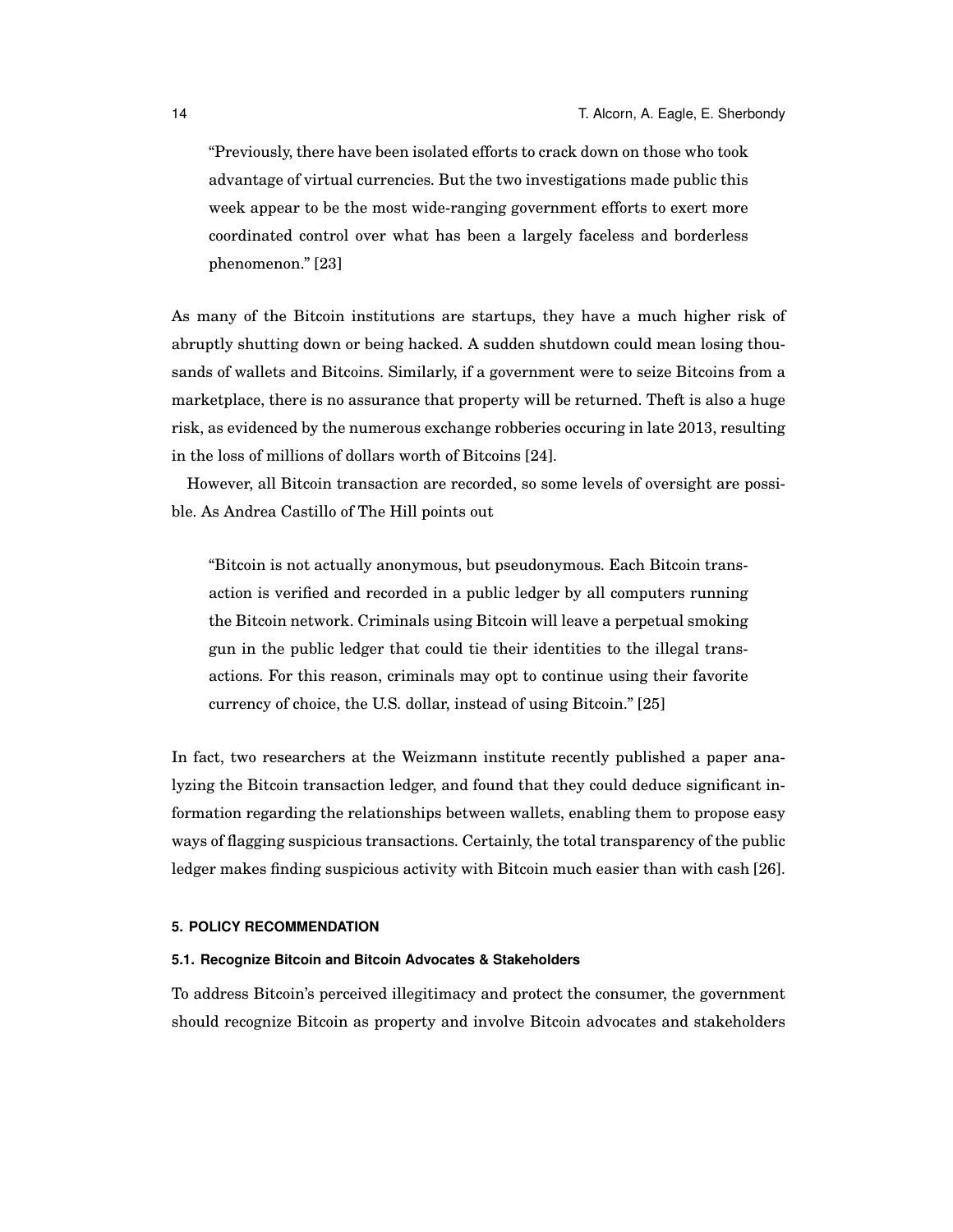when creating Bitcoin-related regulation. This can be achieved through two major policy items.

<span id="page-14-0"></span>*5.1.1. Define Bitcoin in the Law.* First, the government should define Bitcoin more carefully. At present, only two official opinions exist explaining Bitcoin's status in the law. One opinion takes the form of a guidance memo authored in May 2013 by FinCEN, which defines virtual currency as

"a medium of exchange that operates like a currency in some environments, but does not have all the attributes of real currency. In particular, virtual currency does not have legal tender status in any jurisdiction." [\[19\]](#page-24-1)

In the second opinion, a U.S. District Court from the Eastern District of Texas ruled in August 2013 that Bitcoin

"can be used to purchase goods or services, and... used to pay for individual living expenses... it can also be exchanged for conventional currencies, such as the U.S. Dollar, Euro, Yen, and Yuan. Therefore, Bitcoin is a currency or form of money." [\[27\]](#page-24-9)

If the District Court's opinion is taken to imply that Bitcoin is, in fact, a "real" currency, then these opinions seem to contradict each other, underscoring the need for law-makers to issue a clear and unified set of policies and regulations regarding Bitcoin and other de-centralized cryptocurrencies.

In its opinion, FinCEN also defined certain classes of Bitcoin users as being analogous to MSBs and therefore subject to FinCEN's oversight, which includes "MSB registration, reporting, and recordkeeping regulations". FinCEN pertinently defines MSBs as "currency dealers and exchangers" and "money transmitters", and goes on to say that

"a person is an exchanger and a money transmitter if the person accepts such de-centralized convertible virtual currency from one person and transmits it to another person as part of the acceptance and transfer of currency, funds, or other value that substitutes for currency." [\[19\]](#page-24-1)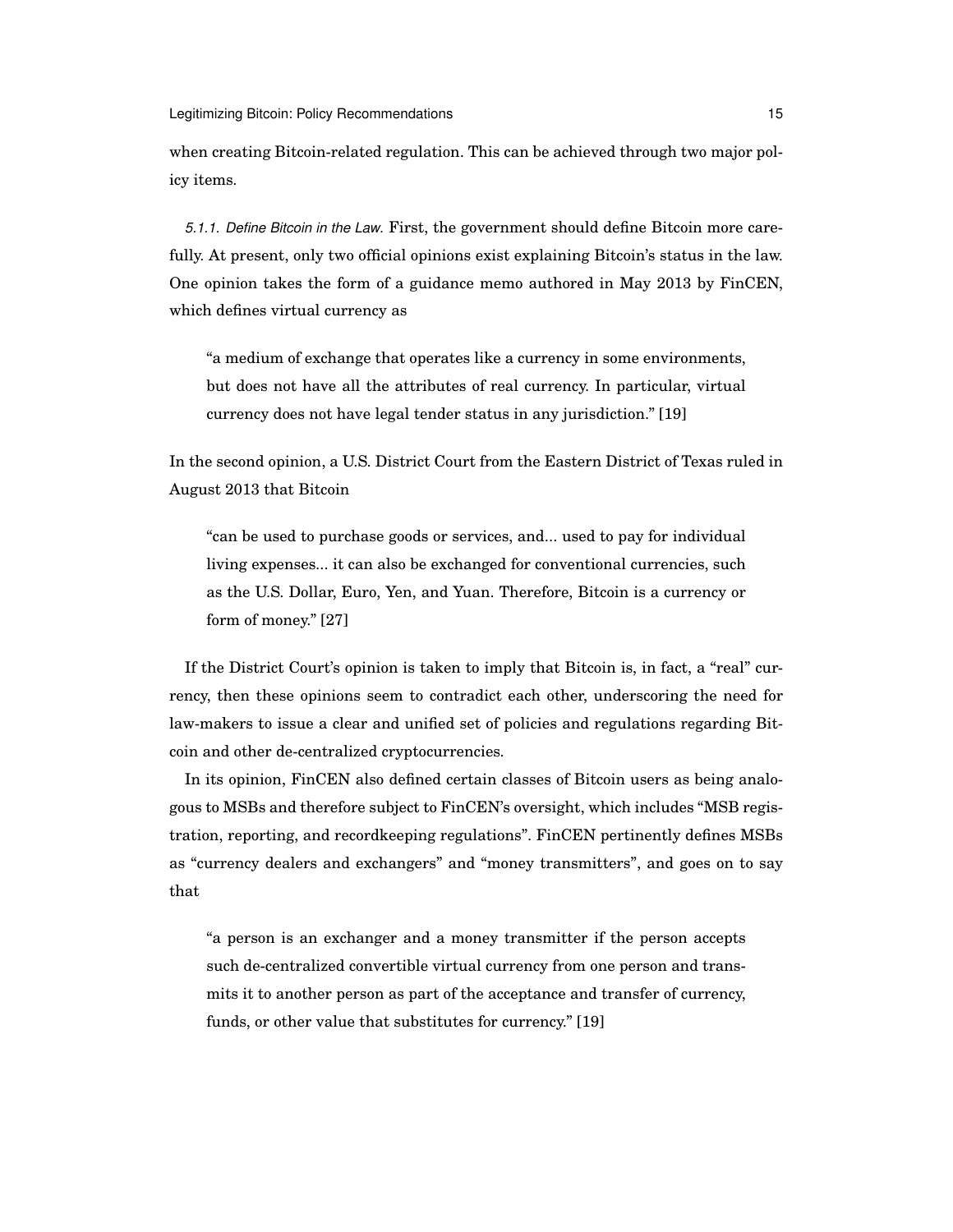Since all users of Bitcoin are engaged in the business of accepting currency from one person and transmitting it to another person, this guideline can be interpreted as stating that effectively all Bitcoin users can be classed as MSBs and therefore are subject to FinCEN's regulatory procedures. The Bitcoin Foundation, a major Bitcoin advocate, issued a response in which they argue that

"this framework would wildly expand the reach of FinCEN and the BSA (Bank Secrecy Act), and would be infeasable for many, if not most, members of the bitcoin community to comply with... The BSA was never intended to apply this broadly and reach this far into peoples everyday lives. Perhaps a little more guidance is needed." [\[28\]](#page-24-10)

Additionally, in May 2013 the U.S. Government Accountability Office released a paper entitled "Virtual Economies and Currencies: Additional IRS Guidance Could Reduce Tax Compliance Risks", in which they find that certain types of transactions involving virtual currencies may be taxable, raising eyebrows in the Bitcoin community [\[29\]](#page-24-11).

Finally, in August 2013 the Senate Homeland Security and Government Affairs Committee began a formal inquiry into virtual currencies, asking numerous government agencies including the Justice Department, the Federal Reserve, the Treasury Department, the Securities and Exchange Commission, the Commodity Futures Trading Commission and the Office of Management and Budget for information regarding their interactions with Bitcoin and other examples of virtual currencies [\[30\]](#page-24-12) [\[31\]](#page-24-13). In a statement made in November 2013, the Committee Co-Chair Sen. Tom Carper (D-Del.) said that

"we need to develop thoughtful, nimble and sensible federal policies that protect the public without stifling innovation and economic growth. Our committee intends to have that conversation among others - at our hearing this month on virtual currency." [\[1\]](#page-23-0)

Clearly, the intersection of Bitcoin with government interests demands scrutiny from all involved parties and a transparent position from the government.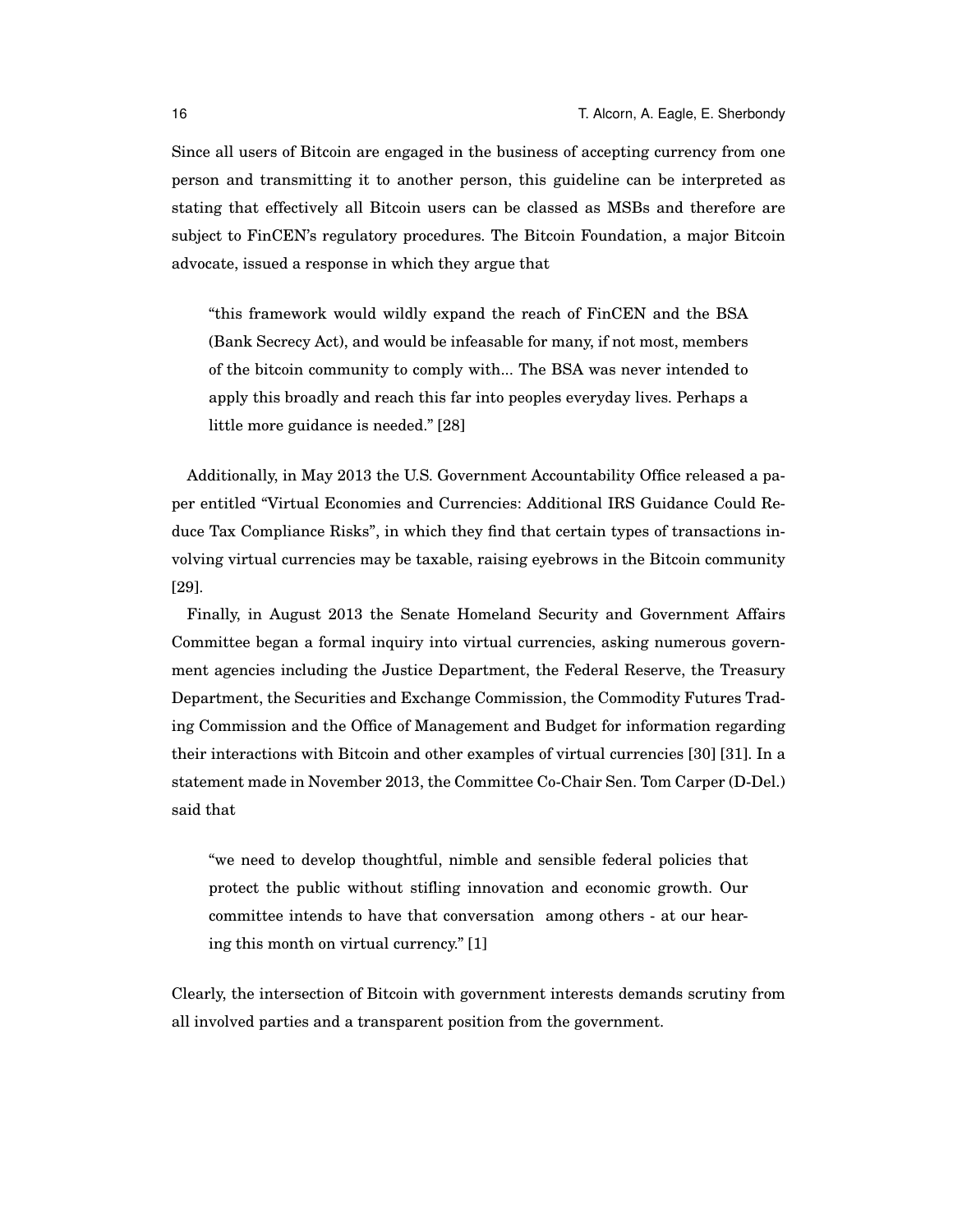We recommend that a specific set of laws should be created to categorize and clearly define the legal standing of Bitcoin and its users, businesses, miners and exchanges. Analogous laws already exist regulating credit and debit card use: in the Bitcoin world, wallets and exchanges substitute for credit card companies such as Visa or MasterCard [\[32\]](#page-24-14). Since these laws have already been thoroughly tested in the marketplace and are well understood by merchants and customers, they would serve as an ideal foundation for practical Bitcoin regulation.

Within this framework, we recommend that Bitcoin miners should be mostly left unregulated by legislation, since their role in the Bitcoin market is passive and predictable, leaving litlle room for any government interest in their activities besides taxation. Since miners receive rewards for maintaining the public ledger, the Bitcoin network can exist without government support or intervention as long as mining stays profitable. Finally, Bitcoin stakeholders should do their utmost to ensure that policy makers understand Bitcoin's potential as an evolving currency technology, so that any legal framework leaves sufficient space for future innovation.

<span id="page-16-0"></span>*5.1.2. Involve Bitcoin Stakeholders.* Bitcoin is in an embryonic state as both a technology and a community of users. Therefore, any government intervention or regulation runs the risk of being so heavy-handed that it extinguishes Bitcoin as a viable currency option. For example, if FinCEN's guidelines were to become law, all Bitcoin users might be totally exposed to prosecution for acting as unregistered MSBs. Such great risks would undoubtedly have a massive chilling effect on the Bitcoin community, deterring individuals and small businesses from using it to transact business.

To avoid overly broad and strong regulation of the Bitcoin market, law-makers must ensure that they involve a variety of Bitcoin stakeholders in the regulatory process, so that their vision and needs can be fairly balanced with government interests. The government should work closely with Bitcoin businesses, users, miners and advocates when creating and enforcing law. The Bitcoin Foundation is the most prominent example of an advocacy entity with a vested interest in the technology's future and merits special attention from law-makers. Bitcoin is open by nature and its survival is reliant on public contribution and support.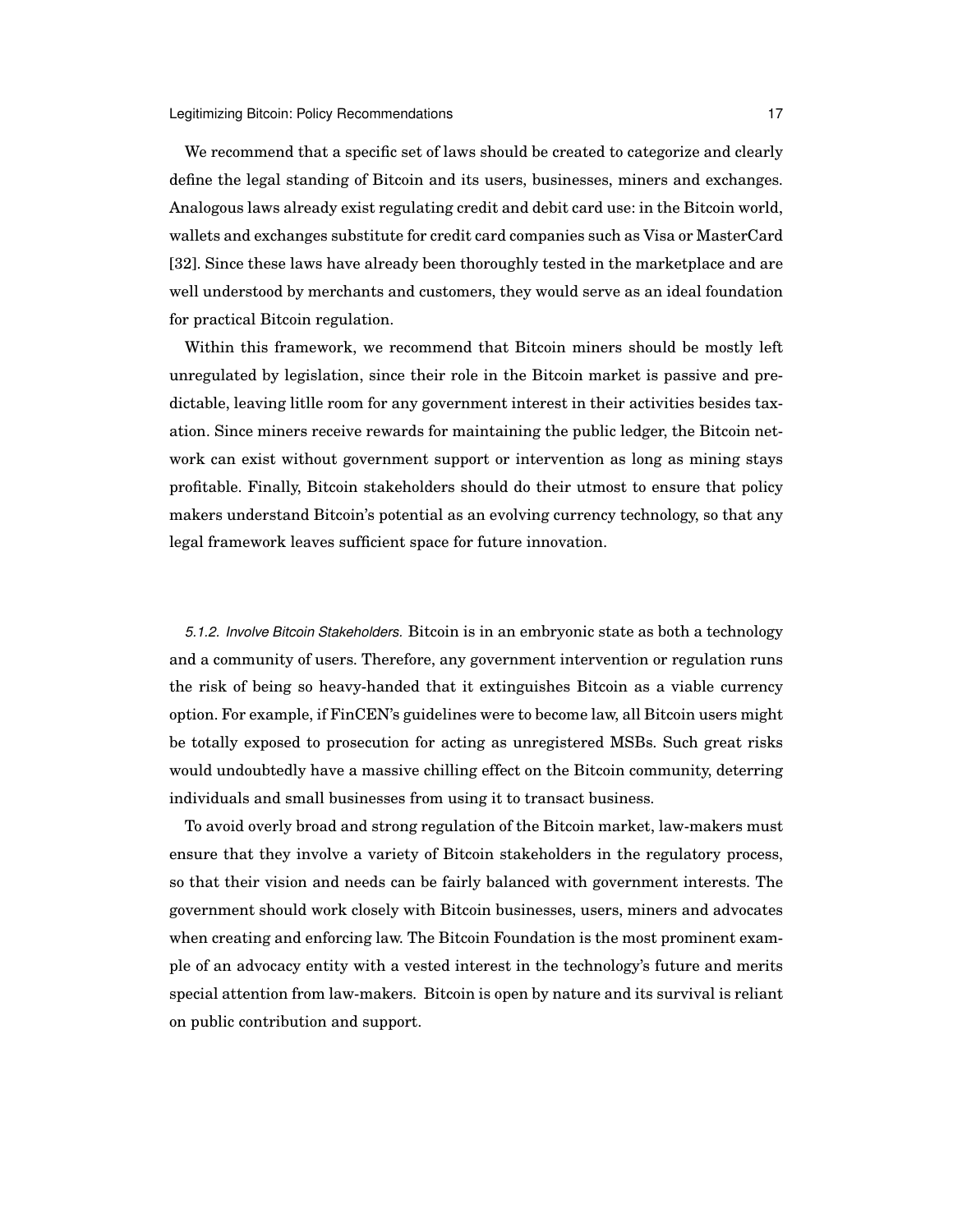Giving technology advocates "a seat at the table" when creating laws for a technology has historically been very successful. Organizations like W3C and ICANN played a vital role in creating sound regulation during the Internet's early years and have maintained ownership of and advisory roles in many parts of the Internet. Similarly, the Bitcoin Foundation and other Bitcoin advocates should be empowered to take this kind of advisory role and ownership of the technology. Given that most lawmakers are not programmers or technologists, Bitcoin advocates can help to inform and counsel them on the nuanced implications of potential legislation.

## <span id="page-17-0"></span>**5.2. Regulate Bitcoin Marketplaces and Businesses**

One of the fundamental problems facing Bitcoin usage in the U.S. is the lack of legislation to clarify whether businesses which maintain exchanges or allow consumers to pay with Bitcoins are operating within the confines of the law. In order for innovation in virtual currencies to flourish in the United States, some key changes need to be made in how federal entities (such as FinCEN) and state goverments (which are responsible for actually granting licenses to Money Services Businesses) approach Bitcoin and other decentralized virtual currencies.

An over-arching barrier to any legal regulation of Bitcoin marketplaces and businesses is the lack of specific expectations about what type of information must be collected and maintained in transaction records. Pursuant to the aims and interests of the Bank Secrecy Act, we recommend that until further clarification is provided, Bitcoin businesses and exchanges keep detailed, confidential records of all data related to their transactions, including information that identifies users. [\[33\]](#page-24-15).

If this "collect everything" policy were to become a legal requirement, it would give federal investigators everything they need to enfore compliance with existing financial regulations, though it is certainly possible that a less data-hungry policy could achieve the same ends. In reality, it is likely that most exchanges are already recording identifying information. Nonetheless, at present there are no clear legal requirements, so if an exchange is ever requested to hand over Currency Transaction Reports to regulators, it might not be able to supply legitimate or adequate information. A federal guideline would hold exchanges accountable and increase consumer trust.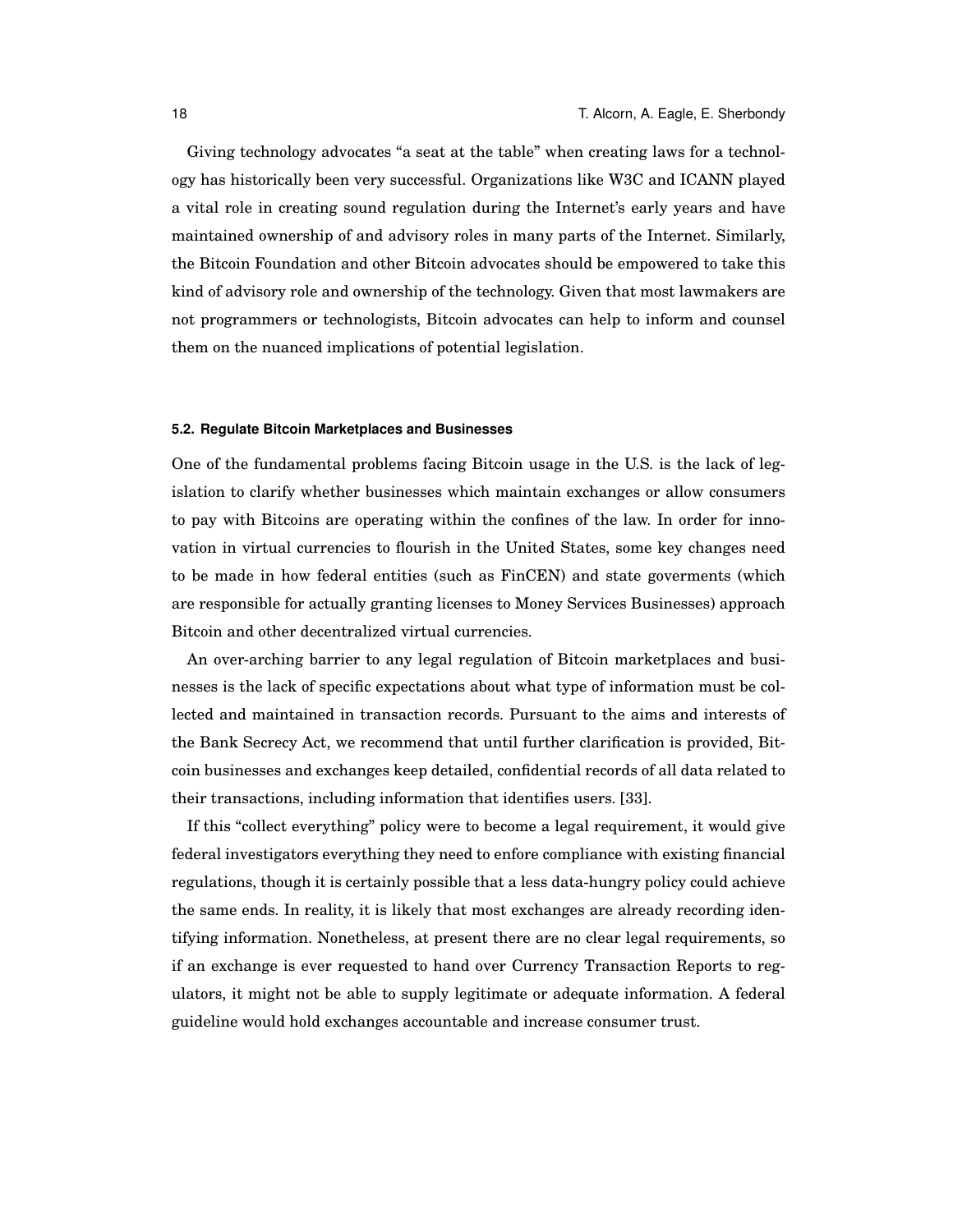<span id="page-18-0"></span>*5.2.1. Push States to Clarify MSB Licensing Laws.* The federal government should work with states to clarify their legislation surrounding licensing requirements for entities which *purchase* virtual currencies. Currently, such businesses do not clearly fit within the confines of FinCEN and state guidelines.

As an illustrative example, in May of 2013, the maintainers of FastCash4Bitcoins, formerly run by Virginia-based Tangible Cryptography, decided to shut down their service upon investigation from the Virginia government.[\[34\]](#page-24-16) The company was under fire from the Virginia Corporation Commission for operating its service without a state money transmitter license. But currently, Viriginia's laws surrounding the licensing requirements for a business which transacts in Bitcoins remain undefined. This makes it unclear for business owners whether they need to receive a license to operate legally within a state.

This lack of clarification is true across the board: all fourty-eight states which require money transmitter licenses have been silent as to whether businesses which purchase virtual currencies constitute money transmitters. To avoid hindering the growth of the Bitcoin industry and to promote the formation of new startups, the Department of the Treasury should work with state government officials to publish clear, timely recommendations surrounding how virtual currencies fit into their existing licensing processes.

From the perspective of federal-level definition, FastCash4Bitcoins (and any other entity which operates similarly) does not currently constitute an exchange or administrator under FinCEN's guidelines, since merely *purchasing* Bitcoins does not qualify an entity as a money transmitter, and thus precludes registion with FinCEN.

To prevent money laundering activities, we urge that companies which engage in Bitcoin purchases be required to register with FinCEN and maintain records of their transaction histories. Toward this end, FinCEN should amend its guidelines to clarify that if any business entity (but not an individual person) purchases Bitcoins, they qualify as a Money Trasmitter, despite operating neither in the capacity of an exchange nor an administrator.

<span id="page-18-1"></span>*5.2.2. Streamline the State Licensing Process.* In a public testimony submitted to the Senate Committee on Homeland Security and Government Affairs, Jerry Brito, director of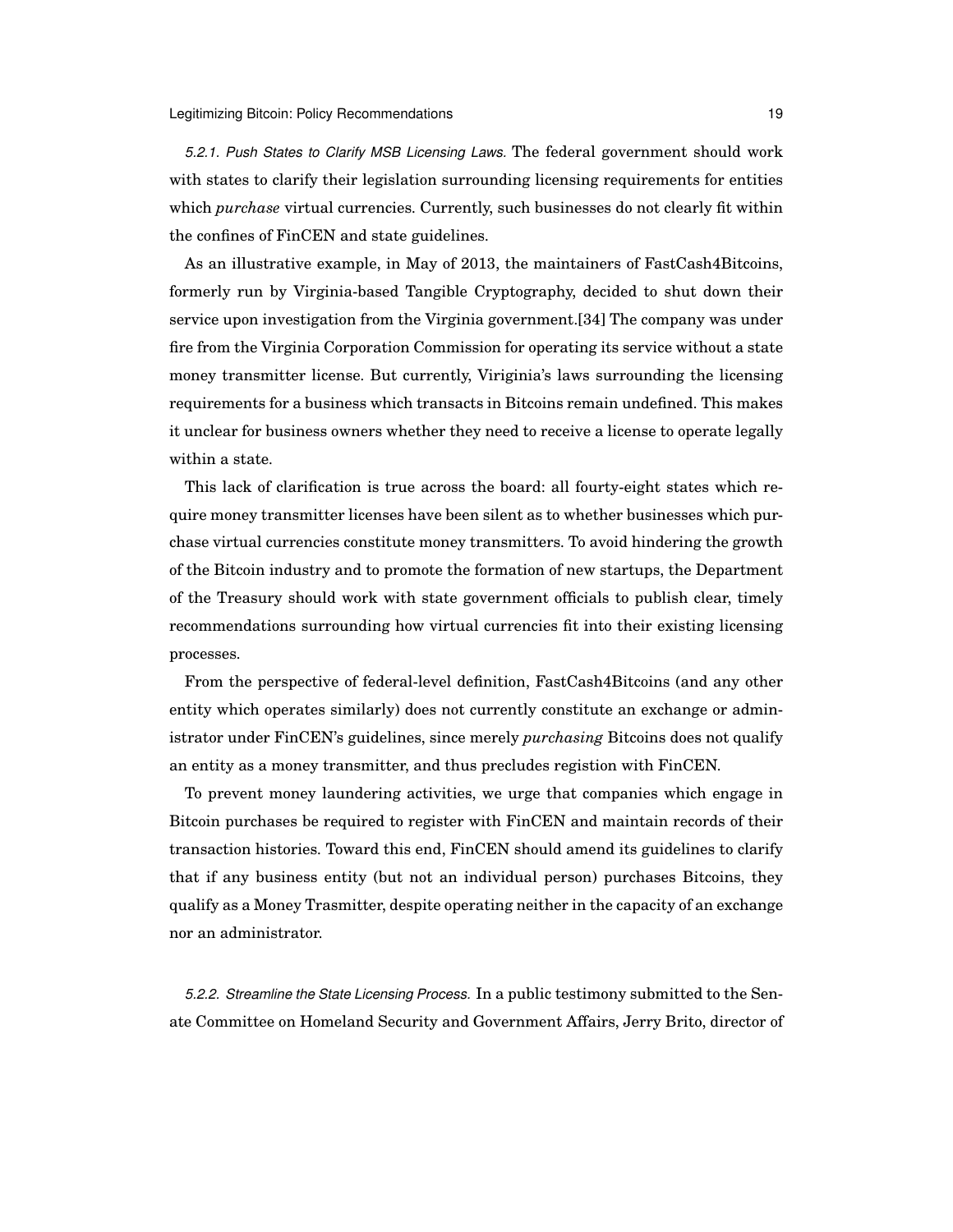the Technology Policy Program at George Mason University, went as far as to suggest that the United States do away with the state money transmission licensing process altogether:

"Finally, policymakers should not only allow Bitcoins development to continue unimpeded, they should help foster its growth by revisiting existing regulatory barriers. One of the greatest obstacles to Bitcoin's legitimate adoption is the requirement that businesses engaging in money transmission acquire a license from each state. This is a duplicative, laborious, and expensive process that presents a barrier to interstate commerce without much benefit to consumers. federal lawmakers and regulators should consider whether preemption is necessary."

His proposal impedes on state sovereignty, and though we agree with the spirit of his suggestion, the U.S. government would likely have an easier time implementing an analogue to uniform licensing through existing Executive Branch agencies (such as FinCEN) rather than by waiting on an act of Congress. FinCEN could establish a template for a uniform licensing application and, through open communication with state licensing offices, convince state officials to come aboard. Their value proposition would be to streamline the process, reducing operation costs while equally distributing proceeds from licensing fees to all participating states. States may, in fact, increase their net revenues in licensing fees by opting in to this shared model.

Even though our proposed system, being unmandated, allows room for certain states to refuse participation, it strikes a nice balance between timeliness, cost of implementation and convenience for newcomers, such as Bitcoin startups and exchanges. Even if the number of licenses required to run a national, U.S.-based Bitcoin business drops from fourty-eight to ten rather than directly to one, this would be a big win for businesses and a stepping-stone towards a truly uniform license in the future. As it stands, licensing fees and complexity are currently a large impediment for new U.S. Bitcoin businesses wishing to operate legitimately. Charlie Shrem, co-founder of BitInstant, sums up the present situation: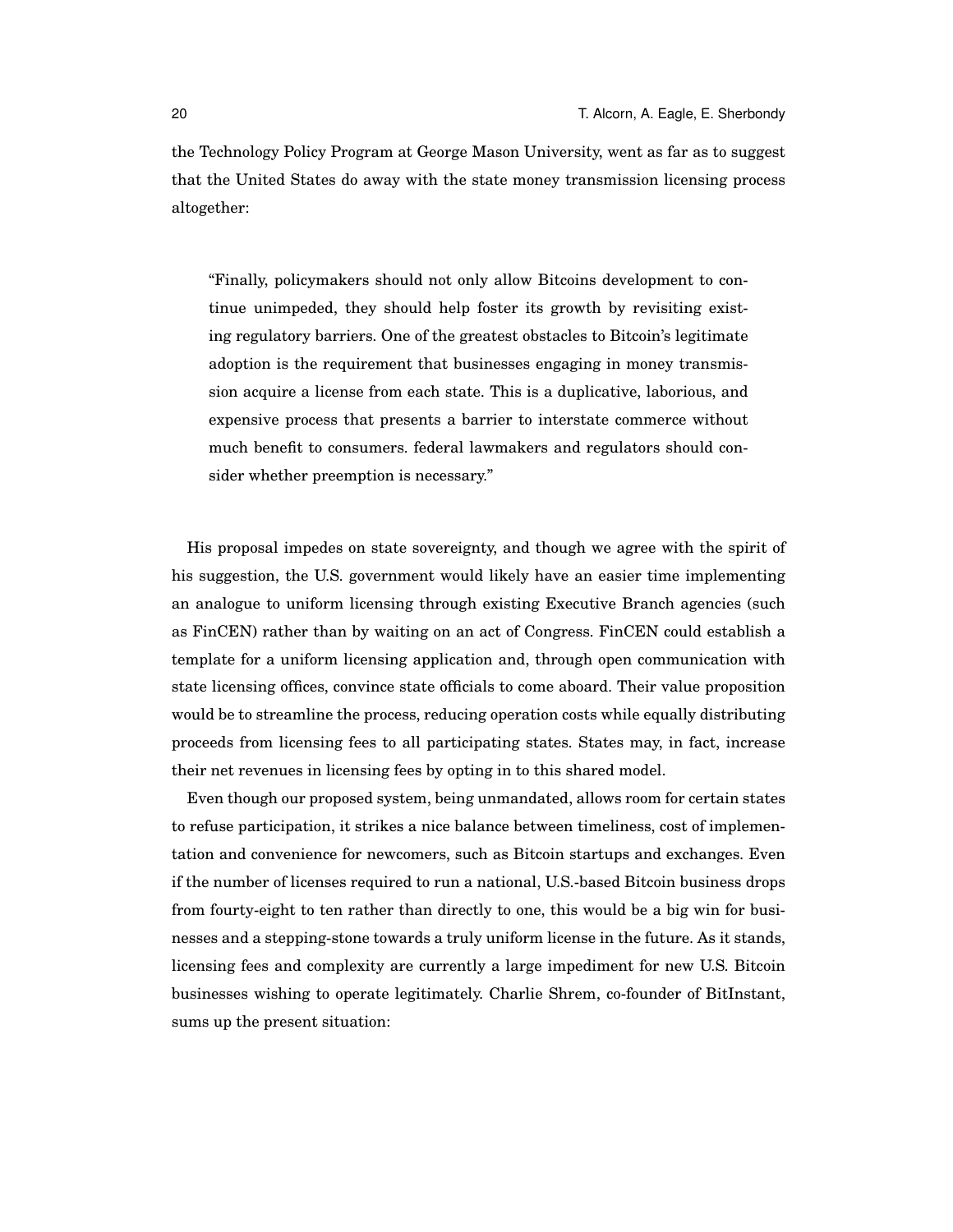"Even if new entrants can obtain the proper licensing, the cost of doing so could exceed \$10 million per company." [\[35\]](#page-24-17)

<span id="page-20-0"></span>*5.2.3. Consumer Protection in Online Wallet Services.* Companies which maintain online Bitcoin wallets for their users operate within a legal grey zone under current law. In this case, value is being stored on the company's servers in the form of text files. If a user's wallet becomes compromised, and its contents are lost or stolen, the question of who is liable and what the appropriate legal chain of action is for both the user and the company is unclear. Should the company be required by law to issue the user a refund for the lost value, and if so, what form should the refund take? Bitcoins? Dollars based on the exchange rate at the time the compromise became known to the company? Dollars based on the exchange rate at the time that the user filed a complaint? A legal mechanism must be put in place to satisfactorily answer these questions.

As a case study, BlockChain.info currently provides one such service, My Wallet, free of charge. In its disclaimer, the site indicates that the company "takes no responsibility for and will not be liable for any financial loss arising from the use of our wallet service" [\[36\]](#page-24-18). There should be some protection for consumers' online Bitcoin wallets that fairly limits wallet service providers' liability. One possibility is an amendment to the Electronic Funds Transfer Act and Fair Credit Billing Act, outlining what responsibilities virtual currency services have towards customers and how they should deal with instances of fraud and theft [\[32\]](#page-24-14).

Such a system would probably not be enforcable as an outright mandate, but an optin arrangement, in the same way that banks opt-in to the FDIC, would allow online services to clearly state their guarantees in a way that customers could parse and trust. To be clear: the companies would be the ones issuing refunds to users whose wallets are compromised, not the government.

<span id="page-20-1"></span>*5.2.4. Clarifying Federal Tax Code.* Another legal grey area surrounding Bitcoin is the question of taxation. Although it may appear obvious that users of Bitcoin should file capital gains when they exchange Bitcoins for dollars, the issue is far less clear-cut than it first appears. For one, Bitcoins have the dual properties of a highly-liquid instrument like cash in one's local currency and an exchange instrument such as foreign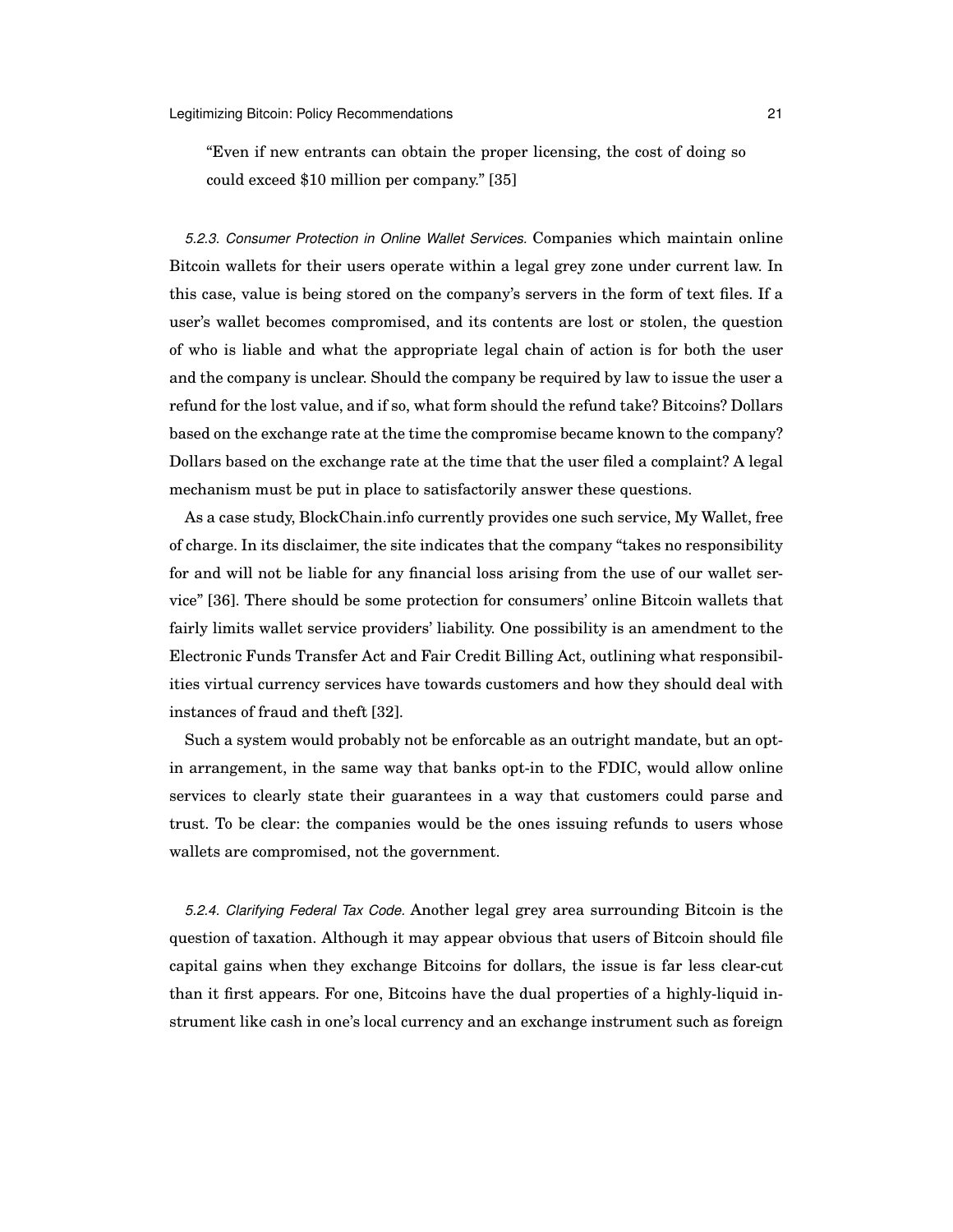currency or even stock. Further, every user has the capability to generate new Bitcoins through mining, which makes it completely unlike any existing financial instruments.

The German government has established a reasonable precedent for dealing with taxation regarding Bitcoin, and their system seems amenable to adaptation by the IRS [\[37\]](#page-24-19). Based on their system, we propose three guidelines for taxing Bitcoin:

- Capital gains tax should be levied when users exchange U.S. dollars for Bitcoins or vice versa.
- Sales tax should be levied when companies offer goods or services in exchange for Bitcoins, calculated using the value of the transaction in U.S. dollars.
- Bitcoin miners should not be taxed.

The first two points are straightforward and essentially just bring Bitcoin into the current tax system.

The third point is less obvious. It may seem reasonable to require Bitcoin miners to pay some sort of tax, and comparisons could be drawn with other resource extractors like rare mineral miners and oil companies. While attractive, this comparison is undue: whereas "real" resource extractors are extracting value by removing physical material from sovereign territory, "virtual" resource extractors like Bitcoin miners create value by solving computationally difficult numerical problems which are not owned by any country, entity or person. Since the U.S. government does not have any claim to ownership of unmined Bitcoins, there is no reason for it to claim any interest in taxing Bitcoin miners. Doing so would be like claiming the right to tax companies mining gold in a foreign country.

Additionally, if the U.S. were to tax Bitcoin miners, it would make U.S.-based miners less profitable and less competitive with foreign miners, causing the computational power that the Bitcoin network is based upon to shift overseas. This would destroy American jobs and leave the Bitcoin network more susceptible to the unpredictable motives and behaviours of foreign governments. Clearly, the U.S. government should leave Bitcoin miners untaxed.

We believe that this three-pronged categorization is a reasonable starting point for amending the U.S. tax code to allow for virtual currencies to flourish.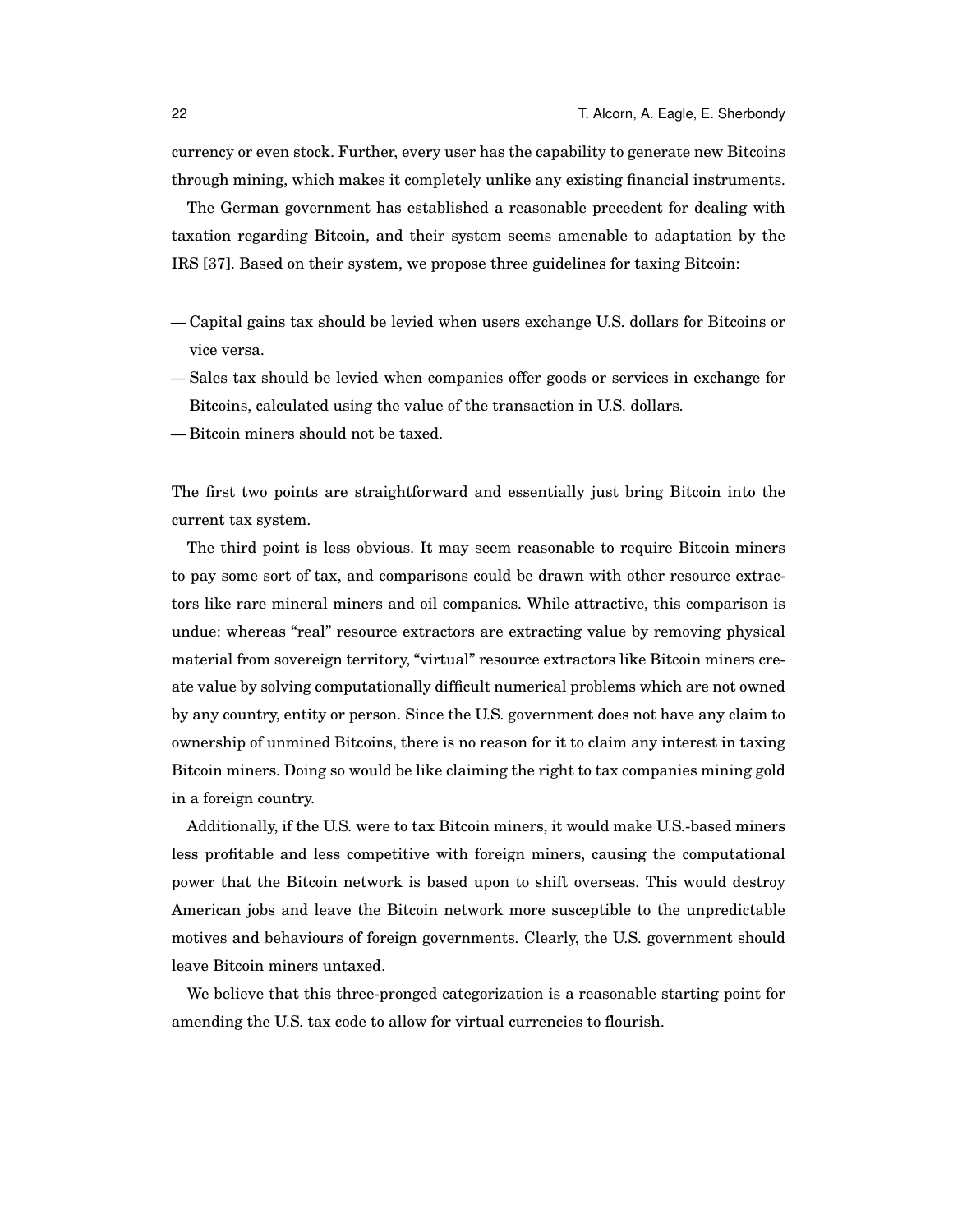<span id="page-22-0"></span>*5.2.5. Combatting Illegal Markets.* Regarding businesses which accept Bitcoins, we suggest that the government treat the currency as cash to all intents and purposes. Unlike credit or debit cards, when individuals make purchases using Bitcoin they are not required to disclose any personal information. As with the "cash model", the government should combat illegal markets by targeting unlawful businesses, rather than consumers. By working with Bitcoin experts and developing algorithms to analyze the ledger, the government could spot money laundering and illegal trade in Bitcoin more effectively than they can in cash [\[38\]](#page-24-20).

## <span id="page-22-1"></span>**5.3. U.S. Bitcoin Reserve**

We recommend that the U.S. Federal Reserve help to stabilize the currency by maintaining a reserve of Bitcoins. They could then buy and sell to moderate supply and demand, smoothing out dramatic shifts in the market. The recent seizure of Bitcoins from the Silk Road shutdown means that the government already holds about 3% of the global Bitcoin supply. The government can also help to ensure that the Bitcoin network remains honest by providing computational power to honest nodes in the network.

## <span id="page-22-2"></span>**6. CONCLUSIONS**

In its short lifetime, Bitcoin has already demonstrated a great deal of promise as a technology capable of reshaping how we view and use money. Despite its rocky beginnings in black markets, the currency holds many legitimate functions and strengths over conventional legal tender, especially in the realm of online transactions. The United States is currently one of the most prominent nations with regards to total transactions and the sheer number of startups springing up around Bitcoin.

To allow Bitcoin to continue thriving in the U.S., we outlined several areas of federal law and enforcement which require amendment. Namely, decentralized virtual currencies should be acknowledged, Bitcoin stakeholders should be brought into the decision-making process, and the existing FinCEN guidelines, federal Tax Code, and State licensing requirements should be altered to make the legal aspects of maintaining a Bitcoin Money Services Business clear and tenable. If the U.S. does not formally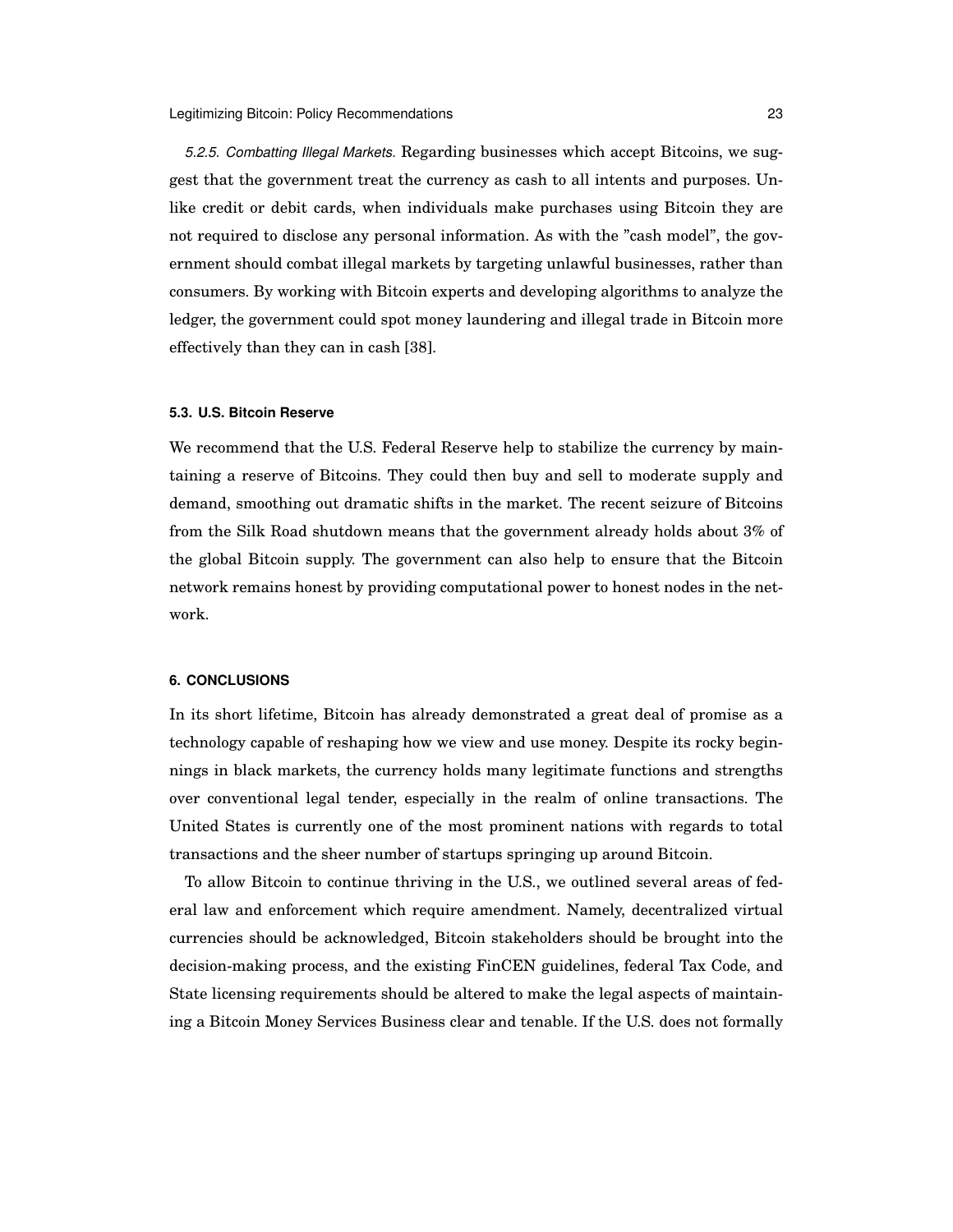clarify its stance on Bitcoin, our nation risks losing out on the next decade of financial innovation.

## **ACKNOWLEDGMENTS**

We would like to thank all of the 6.805/STS.805 course staff and our advisor, Michael Gordon for supporting us with helpful feedback and information while writing this paper. In particular, we would like to thank:

- Hal Abelson for guiding the class and providing feedback on our topic,
- Alan Davidson and Danny Weitzner for their lively, fascinating lectures and helpful feedback,
- Alan Davidson, again, for advising our team during the first few weeks of writing and steering us in the right direction,
- Jessie Stickgold-Sarah for her helpful writing and argument construction advice,
- and Anna Wexler for making the class possible, providing constructive feedback on our paper, and clarifying logistics.

## **REFERENCES**

- <span id="page-23-0"></span>[1] U.S. Sen. T. Carper (D-Del.), "Chairman Carper applauds FEC quick action on Bitcoin campaign contributions policy," *U.S. Senate Committee on Homeland Security & Governmental Affairs*, Nov. 2013.
- <span id="page-23-1"></span>[2] W. Dai, "B-money," Nov. 1998.
- <span id="page-23-2"></span>[3] S. Nakamoto, "Bitcoin: A Peer-to-Peer Electronic Cash System," 2008.
- <span id="page-23-3"></span>[4] Bitcoin Foundation, "Our mission," 2013.
- <span id="page-23-4"></span>[5] Bitcoin Charts Markets, Nov. 2013.
- <span id="page-23-5"></span>[6] A. Truong, "12,000 places where you can spend your bounty of bitcoins," *Fast Company*, Nov. 2013.
- <span id="page-23-6"></span>[7] J. Liew, "About half a percent of bitcoin transactions are to buy drugs.," Aug. 2013.
- <span id="page-23-7"></span>[8] A. Greenberg, "FBI Says It's Seized \$28.5 Million In Bitcoins From Ross Ulbricht, Alleged Owner Of Silk Road," *Forbes*, Oct. 2013.
- <span id="page-23-8"></span>[9] A. P. Grammy, "The underground economy," Nov. 2011.
- <span id="page-23-9"></span>[10] Coinbase Security, Nov. 2013.
- <span id="page-23-10"></span>[11] S. Bradford, "Bitcoin Surpasses PayPal in Transaction Volume," *Coin Owl*, Nov. 2013.
- <span id="page-23-11"></span>[12] M. Farrell, "Saving On Credit Card Processing Fees," Feb. 2007.
- <span id="page-23-12"></span>[13] Coinbase Inc., "Accept Bitcoin Payments," Nov. 2013.
- <span id="page-23-13"></span>[14] eMansipater, "Is bitcoin protocol future-proof?," May 2011.
- <span id="page-23-14"></span>[15] T. Chen, "Credit Card and Debit Card Transaction Volume Statistics," 2011.
- <span id="page-23-15"></span>[16] B. Katz & M. Muro, "The New 'Cluster Moment': How Regional Innovation Clusters Can Foster the Next Economy," Sept. 2010.
- <span id="page-23-16"></span>[17] B. Wolf, "Senators seek crackdown on Bitcoin currency," *Reuters*, June 2011.